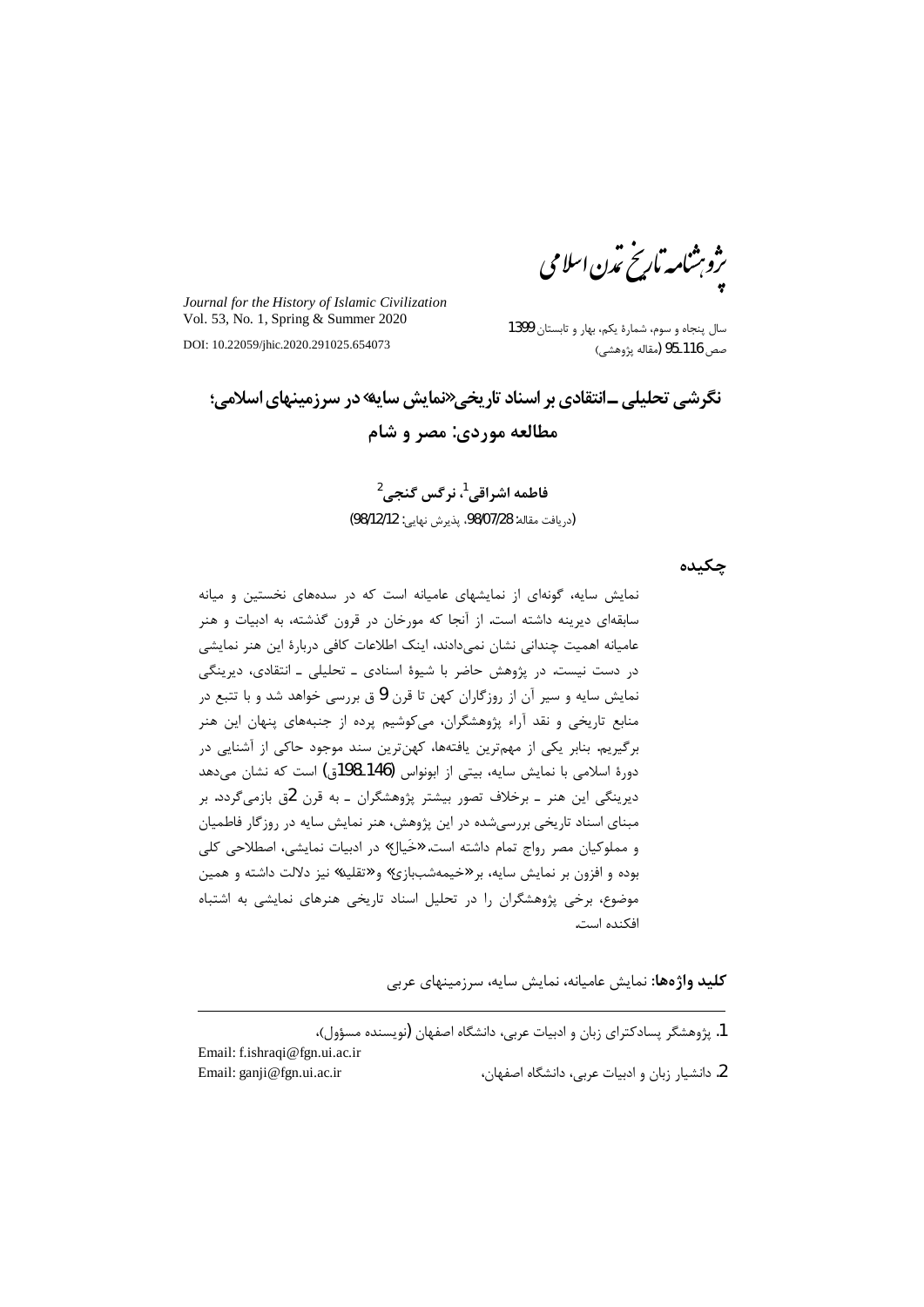#### 1ـ مقدمه

فرهنگ توده<sup>1</sup> مجموعهٔ باورها، آداب و رسوم، تصنیفها، مثلها و نمایشهای عامیانه است و از کهنترین زمانها بخشی از زندگی بشر بوده است. فرهنگ توده به صورت شفاهی ــ سينه به سينه ــ ميان نسلهاي گوناگون انتقال مي،يابد و غالباً چگونگي پيدايش آن روشن نیست؛ از این رو بررسی دربارهٔ مکان پیدایش آن گاه بی نتیجه می نماید. با این حال، واکاوی فرهنگ توده می تواند گنجینهای از ناگفتههای ادبی، اجتماعی، تاریخی را در برابر ما قرار دهد.

از جمله نمایشهایی که ریشه در فرهنگ توده دارد، نمایش عروسکی است. امروزه، نمایشهای عروسکی<sup>2</sup> را با دو عنوان نمایش سایه<sup>3</sup> (سایه بازی) و خیمهشببازی<sup>4</sup>از یکدیگر جدا میکنند. تفاوت آن دو در این است که در سایه بازی، نمایش، حرکت چند عروسک است که سایههاشان در برابر نور بر پرده می افتد، اما در خیمهشببازی، تماشاگر خود عروسکها را میبیند. در نمایش سایه، عروسکها از چرم کدر یا پوستی نازک ساخته مے شوند و سیاه و سفید یا رنگآمیزی شدهاند و حرکت آنها با نےهایی نازک صورت می گیرد و سایهٔ آنها بر پردهای سفید در مقابل تماشاگران می افتد؛ اما عروسکهای خیمهشببازی از پارچه و چوب و غیره ساخته می شوند و رنگ و لباس و چهرهٔ آنها ظاهری طبیعی دارد (بیضایی، 84؛ سعد، 43 ـ 44). در فرهنگ اسلامی از این دو هنر تا قرن 4 و5 ق با عنوان «خَيال» ياد مي كردهاند، اما بعد از آن، آرام آرام اصطلاح «مخايلة» و «خيال الظلّ» متداول شده است. همچنين به مرور زمان، ريختهاي گوناگون آن، مانند «خيال الستارة»، «خيال الإزار» كم و بيش به كار مي رفته، اما اصطلاح «خيال الظلِّ» از دیرباز اصطلاحی شناختهشده برای این هنر بوده است (سعد، 74).

### 2\_ روش تحقيق

نمایش سایه با بار فرهنگی خود، قدمتی دیرینه در ادوار و سرزمین های اسلامی داشته است. در پژوهش حاضر، کوشش بر آن است تا با شیوهٔ اسنادی ـ تحلیلی ـ انتقادی به

<sup>1.</sup> Folk Culture

<sup>2.</sup> Puppet Show

<sup>3.</sup> Shadow play

<sup>4.</sup> Marionette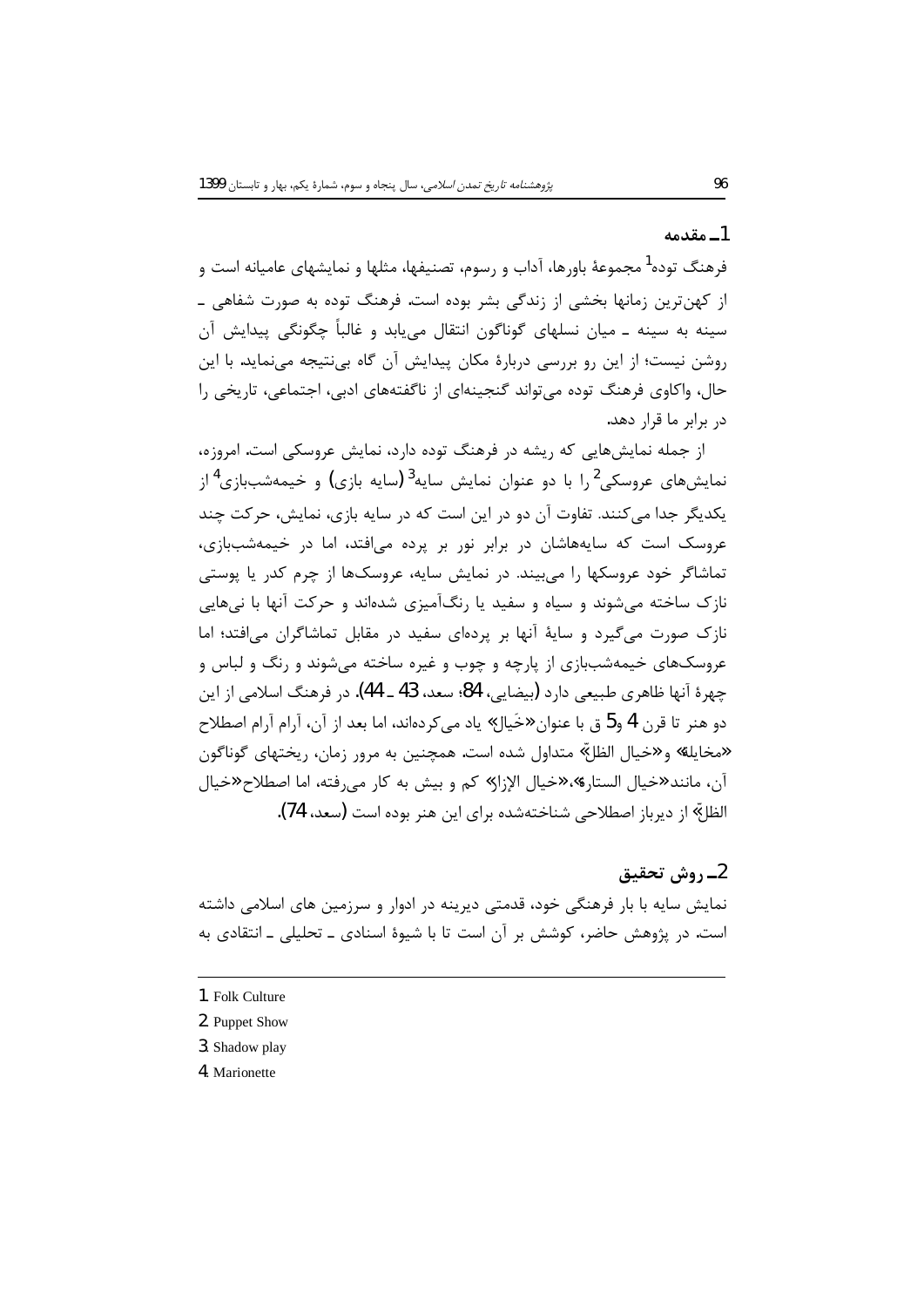دیرینگی و تاریخ پرفراز و نشیب آن در سرزمینهای عربی بپردازیم. از آنجا که اجرای این هنر در گذشته تقریبا در اختیار عوام بوده است و تاریخنگاران به گزارش زندگی عوام اهمیت نمیدادهاند، برای دستیابی به ریشههای این هنر در طول زمان، ناگزیر میباید در انبوهی از منابع تاریخی و تحلیل ریزبینانهٔ اسناد کهن ادبی، تتبع و تحقیق کرد. پژوهشگرانی، نمایش سایه را با دیگر گونههای نمایشی مانند خیمهشببازی و تقلید<sup>1</sup> درآمیختهاند و در تحلیل متون تاریخی به راه خطا رفتهاند.

در بررسی سیر تحول هنر نمایش سایه، اسناد تاریخی را بر حسب ترتیب زمانی، مطرح کردهایم: 1ـ روزگار عباسیان؛ 2ـ روزگار فاطمیان؛ 3ـ روزگار اتابکان؛ 4ـ روزگار مملوکیان. محدودهٔ زمانی این پژوهش از روزگاران کهن تا قرن 9ق را در بر میگیرد. می دانیم که در قرن 9ق، صفویان در ایران و عثمانیان در آناتولی و آسیای صغیر به قدرت رسیدند و بسیاری از سرزمینهای عربی ضمیمهٔ امپراتوری عثمانی شد؛ بنابراین بهتر است با توجه به تحولات اجتماعی و سیاسی، از سدهٔ 9ق به بعد، در باب این دوره يژوهشے مستقل صورت گيرد.

2ـ يىشىنۀ پژوھش دربارهٔ پیشینهٔ نمایش سایه در سرزمینهای عربی، شماری از پژوهشگران، مانند احمد امین، مجدی وهبه و کامل مهندس، تنها به چگونگی اجرای این هنر نمایشی و رواج آن در روزگار فاطمیان و مملوکیان مصر پرداختهاند و به ذکر چند روایت تکراری دربارهٔ این هنر بسنده کردهاند، بدون آنکه به واکاوی روایات یا بازشناسی این هنر از دیگر هنرهای نمايشي رايج در جهان عرب بپردازند (امين، 306\_307؛ وهبه و مهندس، 163). برخي دیگر نیز از ورود این هنر به جهان عرب از طریق مغولان در قرون 7 و 8 ق سخن گفتهاند؛ به عنوان مثال، ثروت عکاشه احتمال داده است که عربها با نمایش سایه از

1. از دیگر نمایشهای دیرپا تقلید است که در عربی از آن با عنوان «حکایة» یاد میشده است (= ادابازی، تقليد). در اين گونۀ نمايشي، «حاكية» يا «حاكي» ( = تقليدچي، مقلد) به كسي گفته مي شد كه الفاظ و اعمال كسي را نشان ميداد (داعي|لاسلام، 2/ 286)، در تاج العـروس، ذيـل ريشــهٔ «ح ک ي»، آمــده است: «وحكيتُ فلانا وحاكيته محاكاة: شابهته، … (و)أيضا فعلتُ فعلَه … أو قلتُ مثـل قولـه، وأكثـر مـا يُستعمل في القبيح المحاكاة؛ و[حكيت] عنه الكلام حكايةً: نقلته» (زبيـدي، 37/ 458)؛ يعنــي شـبيه کسی شدم یا ادای او را درآوردم، و همچنین همانند کردار یا گفتار کسی را انجام دادم، و [اصطلاح] محاکاه بیشتر در موضوعات زشت به کار میرود [و دیگر معنای آن]، نقل کردن روایت است.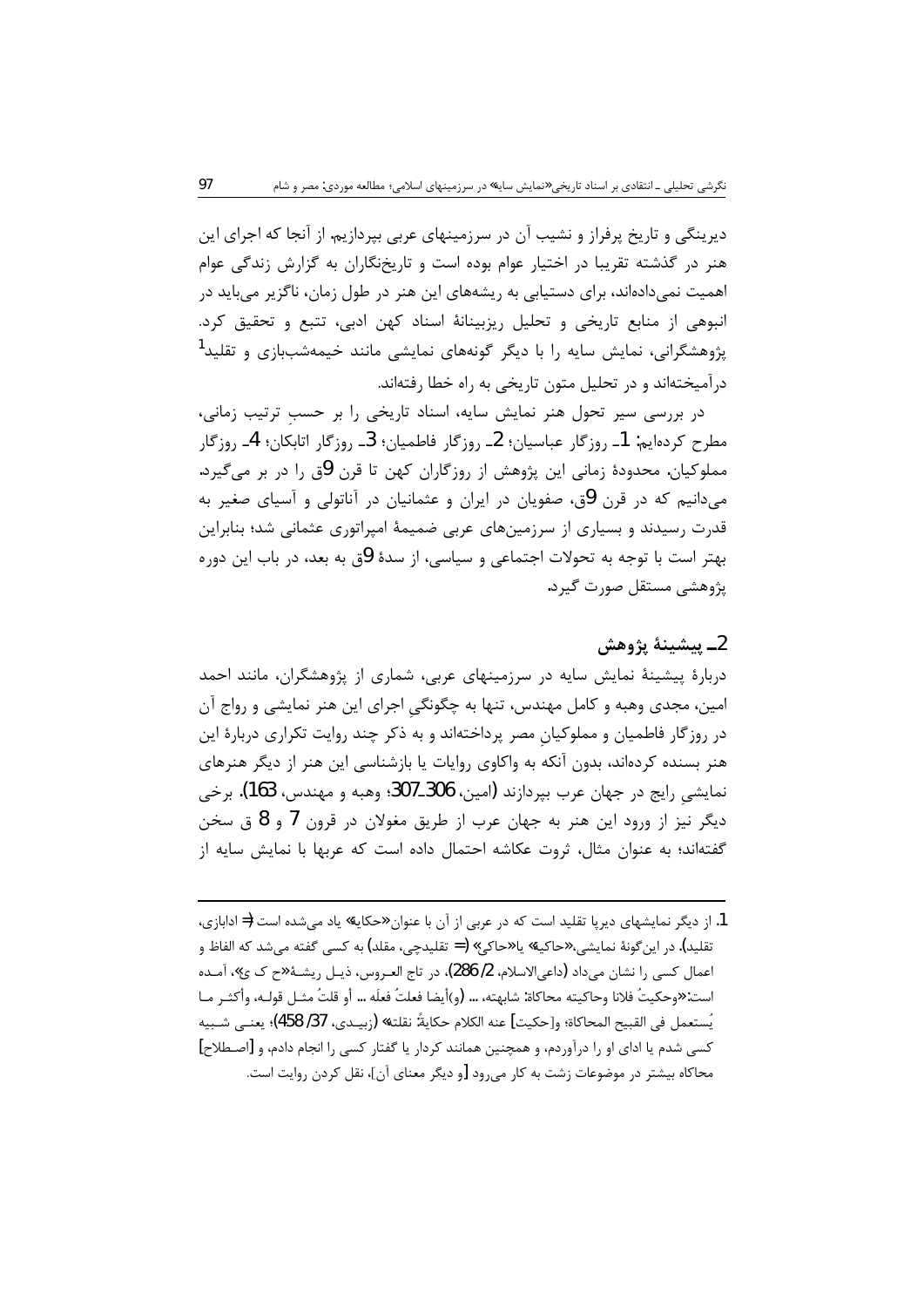طریق شرق و جنوب شرقی آسیا آشنا شده باشند و مغولان در قرن 7ق این هنر را به جهان عرب منتقل کردهاند (عکاشه، 13)؛ محمد ألتونجي نمايش سايه را هنري مي داند که مغولان در قرن 7ق آن را با خود از خاور دور به سرزمینهای عربی آوردند (التونجی، 419). به نظر جمعه قاجه، این هنر در سدهٔ 5 و 6ق از مغولستان به ایران، سپس با گسترش قلمروی سلجوقیان، به سرزمینهای عربی راه یافت (قاجه، 237\_238؛ به نقل از غفاري و تفرشي، دانشنامه جهان اسلام، مادهٔ خیال الظل).

از مهمترین پژوهش،هایی که به پیشینهٔ این هنر در جهان عرب پرداختهاند، عبارت است ا: :

ـ خيال الظل و اللعب و التماثيل المصورة عند العرب (1376<sub>ق،/</sub>1957م): يژوهشي است از احمد تیمور پاشا در باب بازیهای مرسوم عرب از جمله نمایش سایه. مؤلف سابقهٔ کهنترین سند دربارهٔ پیشینهٔ این هنر را به عصر فاطمیان بازگردانده و تنها به ذکر برخی روایات مربوط به دورهٔ فاطمیان و مملوکیان بسنده کرده است.

ـ خيال الظل و تمثيليات ابن دانيال (1963م): اثر ابراهيم حماده. وي برخي از روایات تاریخی را که حاکی از پیشینهٔ این هنر در مصر است، ذکر کرده، سیس به تفصیل به جایگاه این دانیال موصلی در نمایش سایه و نمایشنامههای او پرداخته است. : (1987م): "The Shadow Play (Khayal al-Zill) in Light of Arabic Literature

مقالهای پژوهشی است از ساموئل موریه<sup>1</sup> در مجلهٔ Journal of Arabic Literature. وی با تکیه بر گزیدهای از اسناد تاریخی و ادبی به تاریخ نمایش سایه در جهان عرب پرداخته است. به نوشتهٔ وی، کهن ترین سند دربارهٔ پیشینهٔ نمایش سایه نوشتهای است از ابنهيثم و به قرن 4 و اوائل قرن 5ق مے،رسد.

ـ خيال الظل العربي (1993م): اثر فاروق سعد يژوهشگر برجستهٔ عرب،:ه در آن از پيشينهٔ نمایش سایه در شرق سخن گفته و به تاریخ این هنر در جهان عرب پرداخته است. سعد، علاوه بر آنکه گزارشهای تاریخی ارزشمندی در این باب به دست داده، از لوازم و وسائل مورد .<br>نیاز در اجرای نمایش، نمایشگردانهای معروف، خاورشناسانی که در این باره پژوهش کردهاند و چگونگی استقبال کشورهای مختلف عربی از این هنر سخن به میان آورده است.

3ــ نمایش سایه در سرزمینهای عربی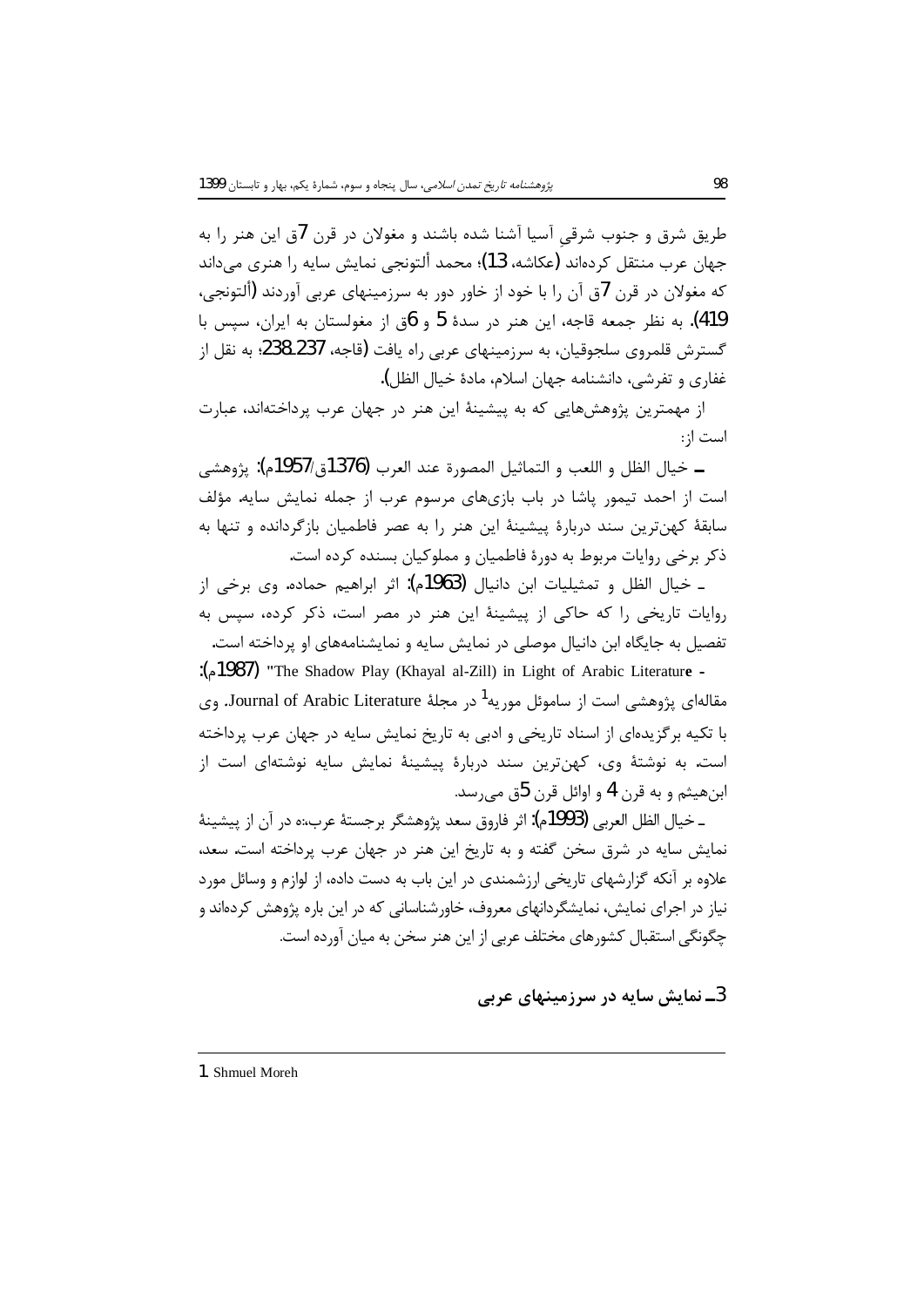متون تاریخی، حاکی از رواج نمایش سایه از قرن 3 تا 9 ق در سرزمینهای اسلامی است. در این بخش، کوشیدهایم تحلیلی از مهم ترین اسناد و روایات موجود در این باب بیردازیم. 3\_1\_روزگار عباسیان

تا آنجا که میدانیم، پژوهشگران از وجود این هنر نمایشی در سدههای نخستین اسلامی ابراز بی اطلاعی کردهاند، اما سندی بس کهن در زمینهٔ قدمت نمایش سایه در دست است که با وجود ارزش تاریخی آن، تاکنون نادیده مانده است: عباس زریابخویی، ضمن شرحي اين بيت<sup>1</sup> از *حافظ* (725؟ - 792 ق.):

در خيال اين همه لعبت به هوس مي بازم بو كه صاحب نظري نام تماشا ببرد (حافظ، 88)

به بیتی از قصیدهای از اشعار خمریات (بادگانی) حسن بن هانی اهوازی معروف به ابونواس ۔ شاعر ایرانی تبار عربے سرا (146ـ198ق) ۔ استناد کردہ است. با تأمل در معنای این بیت می توان دریافت که پیشینهٔ سایه بازی از آنچه تاکنون پژوهشگران گفتهاند، بسی کهنتر است و دست کم از قرن 2ق پیشینه دارد.

ابونواس نمایندهٔ برجستهٔ فرهنگ ایرانی بود و آداب و رسوم ایرانی در شعر او جلوهٔ تمام یافته است، تا آنجا که وی را به تعلقات شعوبی متهم کردهاند (آذرنوش، 112ـ 113). وي در يكي از شعرهاي خود از نمايش سايه در توصيف جام باده الهام گرفته و در قالب تشبیهی خیالانگیز، نقوش آشکار بر جام را به عروسکهای نمایش سایه و بادهٔ سرخفام را به آتشی که میان لعبتباز و عروسکها روشن میکردند و جام را به پردهٔ بازی خيال مانند کړده است:

| لِلَّنَّ قَصدى بِغَيرِ تَقدير ى <sup>2</sup> |  | أذاقَنى الصَدَّ سوءُ تَدبيرى     |  |
|----------------------------------------------|--|----------------------------------|--|
| يَخلُصُ في خالِصِ القَواريرِ <sup>3</sup>    |  | ذاكَ لِأَنَّى فَتيْ لَهِجتُ بِما |  |

1. در این بیت، حافظ خود را خیالبازی میداند که لعبتکانی از نیروی تخیل خود برانگیخته و به صحنهٔ نمایش درآورده است و در آرزوی تماشاگر هنرشناسی است که این هنرنمایی او را ببینـد. همچنانکـه تصاویر خیال در پردة بازی منعکس میشود، تصاویر خیال شاعر که معانی زیبای او هستند، در پـردهٔ الفاظ منعکس می شود و نیروی آفرینشگر او همچون شعلهای است کـه تصـویر معـانی او را در پـردهٔ الفاظ مي نماياند (زرياب خويي، 347 ــ 346).

2. مرا بے تدبیری|م از دیدارش محروم کرد؛ چون قصدم، با تقدیرم هماهنگ نبود.

3. زيرا كه من جواني ام كه آشكارا از آنچه در جام بلورين است، سخن مي گويم.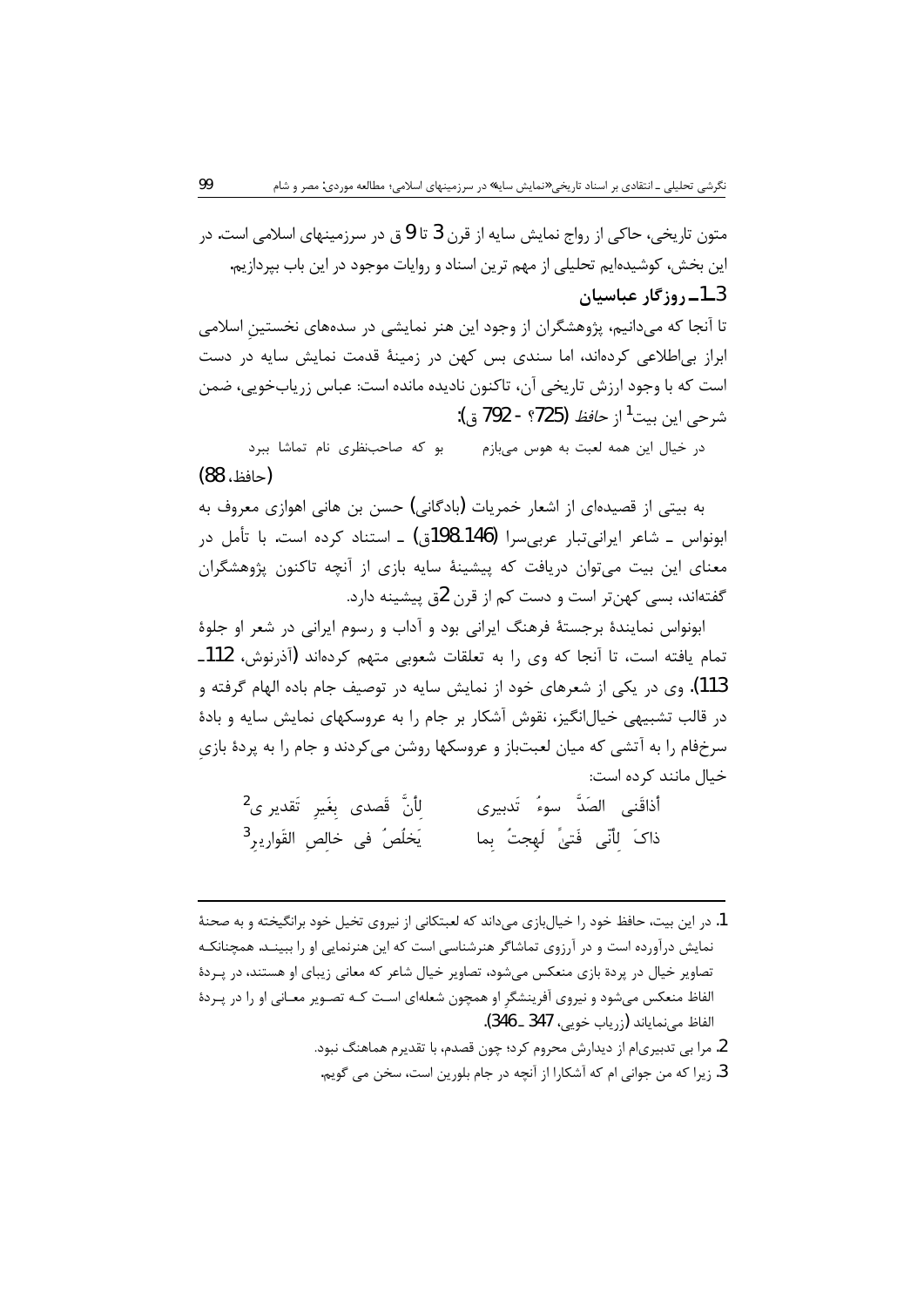| وَثَوبُها المُستَكِنِّ مِن قي <sub>ـ</sub> ر <sup>1</sup> | مِن خَندَرِيسٍ لِجامُها خَزَفٌ     |
|-----------------------------------------------------------|------------------------------------|
| بِمُحكَماتٍ مِنَ التَصاويرِ <sup>2</sup>                  | تُشرِقُ في الكَأْسِ مِن تلاَّلِئها |
| أظلَمَ يَلهيْ بِنَغمَةِ الزيرِ <sup>3</sup>               | كَأَنَّما لاعبُ الخَيالِ إِذا      |
| (ابونواس، 217).                                           |                                    |

در همین تک بیت، اطلاعات ارزشمندی دربارهٔ نمایش سایه در قرن دوم به دست میآید: 1ـ از آنجا هیچ نشانهای از وجود نمایش سایه در دورهٔ جاهلی و اموی و قبل از آشنایی عربها با فرهنگ ایرانی در دست نیست، این شعر ابونواس شاعر دورهٔ عباسی، نشاندهنده دیرینگی این هنر نمایشی در فرهنگ ایرانی است و می تواند فرضیهٔ آشنایی عربها با این هنر را از طریق ایرانیان تقویت کند؛ 2ـ تاکنون سندی دربارهٔ پیشینهٔ نمایش سایه در ایران از پیش از اسلام تا قرن 3ق، به دست نیامده است، اما این بیت شعر از ابونواس می تواند کهن ترین نشانه از آشنایی ایرانیان با این هنر در قرن 2ق لحاظ گردد؛ 3ـ از روزگاران قدیم، رسم چنین بوده که نمایش سایه به سبب شرایط خاص در شيوهٔ اجرا، شب هنگام اجرا می شده است؛ ۴ـ اين هنر همراه با موسيقی بوده است و جمعی از نوازندگان، لعبتبازان را در اجرای نمایش همراهی می کردهاند؛ 5ـ این سند، نشان می دهد که در گذشته از نمایش سایه در زبان عربی با واژهٔ «خیال» یاد می شده است و به لعبتباز «لاعب الخيال» مي گفتهاند. اين در حالي است كه ساموئل موريه، «خيال» ,ا گونه اي نمايشي متفاوت از «خيال الظل» و منظور از آن ,ا تئاتر دانسته است که در آن هنرمندان دورهگرد مانند هنرپیشگان تئاتر، شب یا روز، بر صحنه و در حضور Moreh, The Shadow Play in Light of Arabic) مردم نمایش اجرا می کردهاند Literature, 58)؛ وي در توضيح نظر خود نوشته است: «خيال» گونهٔ نمايشي پي بوده است که ما امروزه آن را تئاتر زنده<sup>4</sup> میiبامیم. این هنر عبارت بوده از نمایشی که توسط هنرمندان دوره گرد اجرا می شد، هنرمندانی که جامههای متفاوت و دستار و محاسنی متناسب با شخصیتهایی که نقش آنها را بازی می کردند؛ بر تن می کردند و در طول شب و روز و در اماكن عمومي بر روي صحنهٔ نمايش مي فتند؛ اما «خيال الظل» عبارت بود از

1. از بادهای کهن که تکهای سفال بر دهان دارد و جامهای قیراندود بر تن (منظور خم شراب است که بر دهانهٔ آن تکهای سفال مے گذارند و بدنه آن را قبراندود مے کنند). 2. و چون در جام ریخته شود بر تصاویر روشن و واضح بر روی جام، پرتو می|فکند. 3. گوپی خیالبازی است که چون شب درآید، شیفته نغمه نازک [تار] است.

4. Live Theatre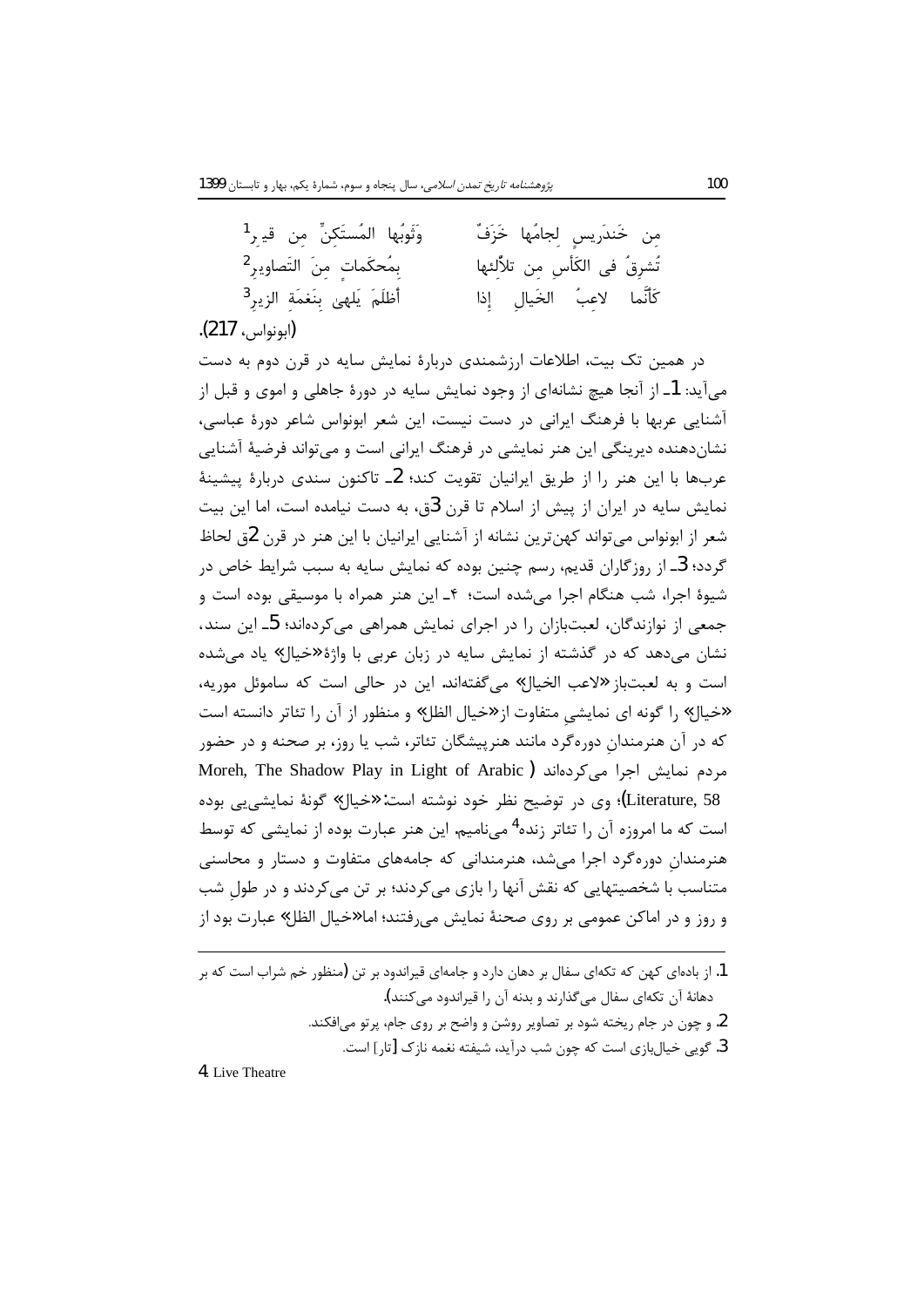نمایشی که تنها در شب اجرا میشد و در آن تماشاگردانی که پشت پرده پنهان میشد، عروسکهایی چرمی را در پشت پرده حرکت میداد و سایهٔ این عروسکها را به واسطهٔ نوري كه از پشت بر آنها ميتابيد، بر روي پرده ميانداخت (Ibid, 58).

روایت دیگر برجای مانده از دورهٔ عباسی، که برخی پژوهشگران با تکیه بر آن بر آشنایی با نمایش سایه در اواخر سدهٔ 2 و اوائل سدهٔ 3ق صحه گذاشتهاند، روایت *شابشتي (* 388ق) است (متز، 2/ 266؛ راعي، 29؛ حماده، 45). به روايت وي در كتاب *الديارات*، د*عبل خزاعي* (148 ـ 246ق)، روزي به *عبّاده* آشيز *مأمون* گفت: «به خداوند سوگند، تو را هجو خواهم کرد. عباده گفت: اگر چنین کنی مادرت را در **«خیال»** به نمايش خواهم گذاشت (لئن فعلت لأخرجنّ أمّك في الخيال)» (شابشتي، 186، 187). معلوم است که منظور او، نمایشی طنزگونه دربارهٔ مادرش در مقابل تماشاگران بوده است. ظاهرا، در گذشته اصطلاح «خیال» نه تنها بر نمایش سایه و خیمهشببازی، بلکه بر هنر تقليد نيز اطلاق مي شده است؛ از اين رو شايد بتوان گفت كه منظور از «خيال» در اين روايت، تقليد بوده است نه لزوما نمايش سايه. به اين ترتيب، عبّاده، دعبل را تهديد كرده است اگر او را هجو گوید، به یکی از تقلیدگران دستور خواهد داد ادای مادرش را در محفلی در بیاورد. به گفتهٔ موریه، در گذشته گاه مراد از اصطلاح «خیال»، تقلید بوده است Moreh, Live Theatre and Dramatic Literature in the Medieval Arab World, ) 124). به نظر وي، در سدهٔ 3ق، اصطلاح «خیال» گاه همچون واژه ای مترادف برای «حكاية» (= تقليد) به كار مي رفت، اما از سدة 5ق به بعد، اصطلاح «حكاية» معنايي خاص یافت و به «حکایت» محدود شد و دیگر به معنای تقلید و ادا درآوردن به کار نرفت؛ سپس اصطلاح «خيال» جايگزين آن شد (89 - 88 ,Ibid). يكي از مواردي كه در آن، اصطلاح «خيال» به جاي «حكاية» به كار رفته است، از آن *ابن حاج* (ف. 737 ق) است:

بنگر به بدعتی که این جامه که آن را نشان فقه قرار دادهاند، به بار آورده است … و اینکه گاه بعضی از **مقلدان** … که در حضور عامه … **هنر تقلید** را به اجرا میگذارند، در حین اجرا، نمایش قاضی را به صحنه میبرند (و هو أن بعض **المخايلين** من أهل اللهو واللعب إذا عملوا **الخيال** بحضرة بعض العوام و غيرهم في بعض الأوقات يخرجون في أثناء لَعبهم لَعْبة يسمونها بابة القاضي )؛ و جامهٔ [قاضی] را از جمله عمامهای بزرگ … و طیلسانی بلند بر تن میکنند و می رقصند و دشنامهای زیادی بر زبان میآورند و آنها را به قاضی نسبت میدهند … و به سبب آن پولهای زیادی را نثار آنها میکنند (ابنحاج، 1/ 146). در این روایت، ابن حاج، «خیال» را در معنای «حکایة» به کار برده و از جماعتی از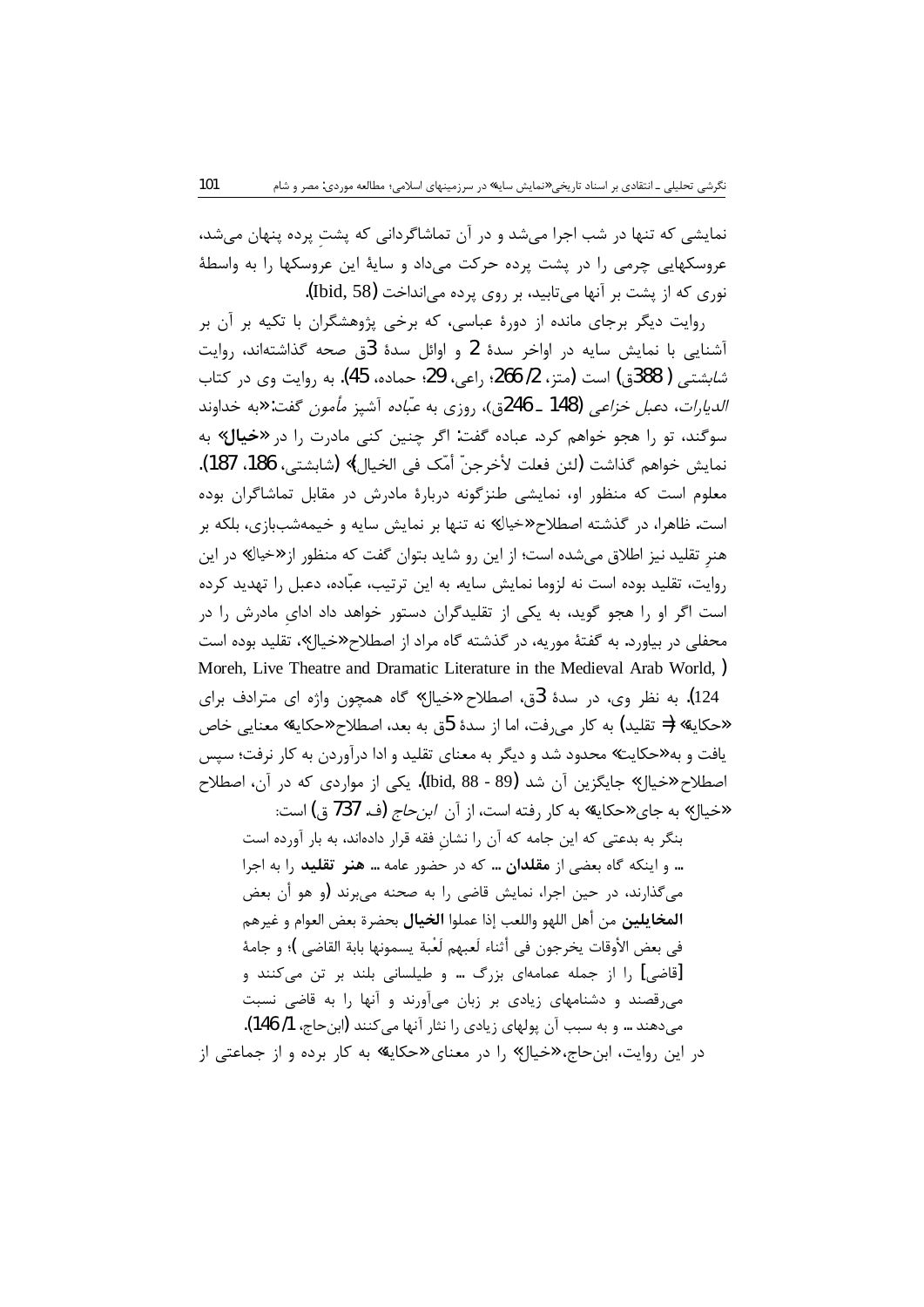ادابازان با عنوان «مخایلین» یاد کرده است که برای خنداندن تماشاگران، خود را به هیئت قاضی در میآورند. بنابراین، با توجه به اینکه تقلید در قدیم رواج و محبوبیت داشت، احتمالا منظور از «خیال» در روایت شابشتی، تقلید بوده باشد.

آنچه که این حدس را تأیید میکند، روایتی مشابه است که کورکیس عوّاد از کتاب الأجوبة المسكتة نوشتهٔ ابن أبيعون نقل كرده است: جرير (28 ـ110ق)، شاعر هجوگو و نقیضهسرای اموی بعد از آنکه شعری سرود، مخنّثی فریاد برآورد: وای بر من! اهل مجلس به او گفتند: ساکت باش! او جریر است. مخنّث در پاسخ داد: او هر کاری که می تواند، انجام دهد؛ اگر مرا هجو گوید، مادرش را در **تقلید** به ریشخند خواهم گرفت (إن هجاني أخرجتُ أمَّه في الحكاية) (شايشتي، 188).

ملاحظه میشود که در این روایت نیز، اصطلاح «حکایة» آمده است. بنابر آنچه که از شیوهٔ اجرای این دو هنر نمایشی میدانیم، تهدید کسی به مسخره کردن مادرش، با نمايش تقليد انطباق دارد تا نمايش سايه.

به نظر موریه، در سدههای نخست، مردم با نمایش زنده آشنا بودهاند ( Moreh, Live «خيال» (Theatre and Dramatic Literature in the Medieval Arab World, vii در معنای آنچه که ما امروزه تئاتر میخوانیم نیز به کار میرفته است. وی در تأیید نظر خود، روایتی مشابه روایت بالا به نقل از ابن عاصم قیسی آورده که در آن به جای «خيال»، اصطلاح «لَعبة» (به فتح لام) به معناي بازي و نمايش به كار رفته است: «دعبل خزاعي روزي به مخنثي گفت. به خدا سوگند هجوت مي كنم و مخنث در پاسخ گفت: اگر چنین کنی تصویر مادرت را در صحنهٔ تئاتر عرضه خواهم کرد (لئن هجونتی لأخرجن أمك في اللعبة، بفتح اللام)» (Ibid, 124). به نظر موريه، اصطلاحات «خيال»، «حكاية» و «لعبة» در هر سه روايت به معناى تئاتر به كار رفته است (Ibid).

دربارهٔ پیشینهٔ نمایش عروسکی در دورهٔ عباسی، دو روایت تاریخی دیگر در دست است؛ نخست روایت *ابن جوزی* است که بهترین نشانه از رواج لعبتبازی در زمان خلافت المستظهر بالله (512ق)، در مركز خلافت است. وى در كتاب المنتظم، ضمن ذكر حوادث سال 488ق، از لعبتبازی به عنوان یکی از سرگرمیهای رایج آن روزگار یاد كرده است: عميدالدوله ابو منصور وزير [وليعهد المستظهر بالله] در روز هجدهم ربيع الآخر سال 488 با جمعی از بنایان بیرون آمد تا نقشه بنای دیوار دار الخلافه را طرح یزی کند. وی به مردم اجازه داد **تفریح و تفرج** کنند. مردم محلات گوناگون، شیپور، طبل و دیگر وسائل لهو و لعب از قبیل نی، ادابازی و **لعبتبازی** با خود به همراه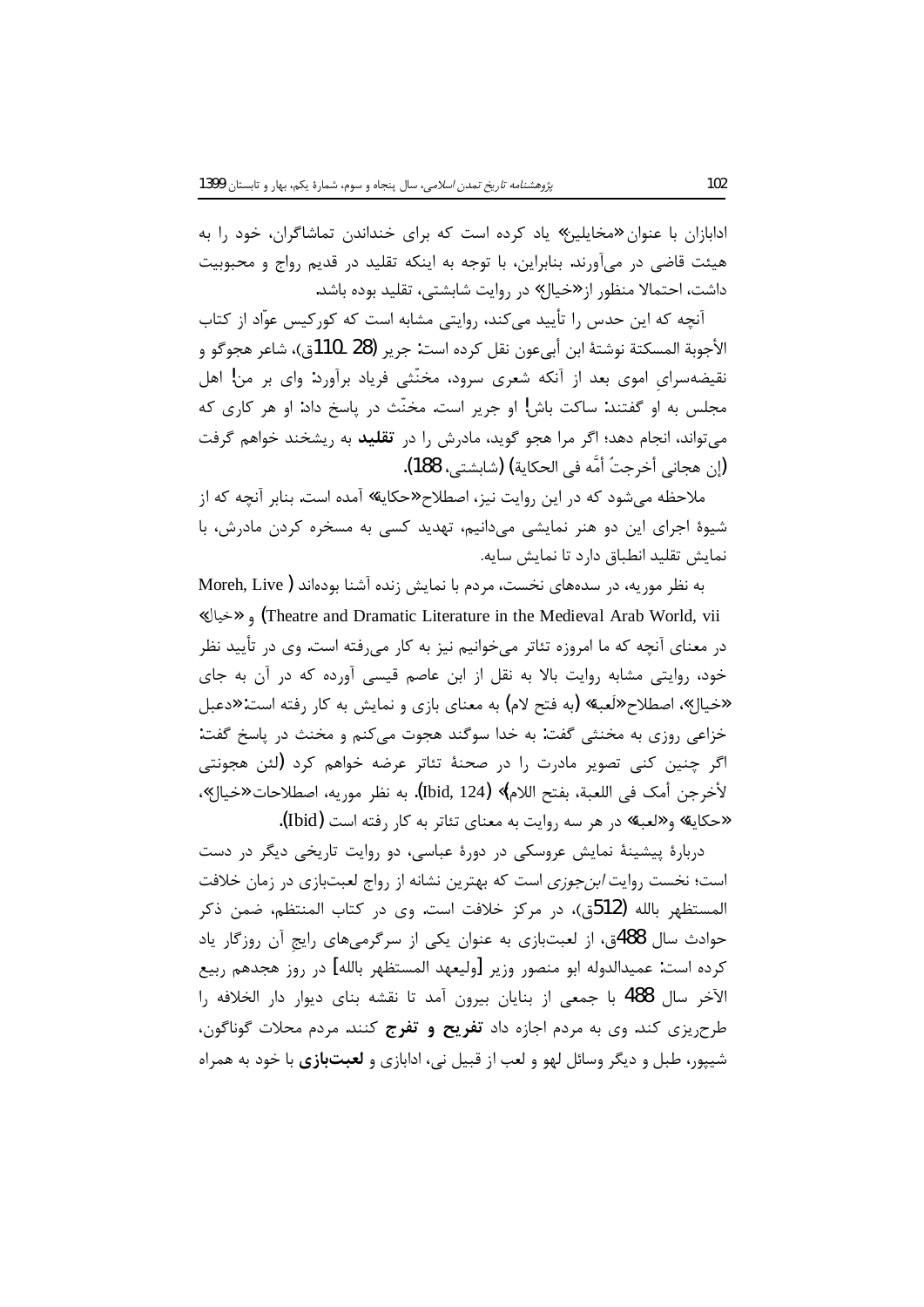بردند (و أنواع الملاهي من الزور والحكايات والخيالات) (ابن جوزي، 17/ 16). از اين حکایت به درستی برمیآید که نمایش عروسکی و اسباب و لوازم نمایشی در سدهٔ 5ق رواج تمام داشته است.

روایت دیگر حاکی از رواج لعبتبازی در عصر عباسی، گزارش نهبی است. وی در ذكر حوادث سال 517 ق و ماجراي نبرد ميان المسترشد بالله (485 ــ 529ق)، و دبيس ب*ن صدقة مزيدى* امير شيعى حلّه، نوشته است: خليفه پس از پيروزى در نبرد عليه دبیس در روز عاشورا به بغداد وارد شد. وی دستور جمعآوری مالیات را صادر کرد تا دیواری گراداگرد بغداد برای محافظت از آن بنا شود. وی با همکاری مردم ساختن دیوار را در ماه صفر آغاز کرد. هر آدینه، مردم دیوار محلهای می ساختند؛ در حالی که با خود طبل و ابزار **لعبتبازي** همراه داشتند (يخرجون بالطبول والخيالات) (ذهبي، 35/ 298).

#### 3ــ2ــ روزگار فاطميان

اوج شکوفایی نمایش سایه در جهان عرب، شاید در مصر و زمان حکومت فاطمیان (297 ـ 567ق) و مملوكيان (648 ـ 922ق) روى داد؛ گرچه نحوهٔ انتقال اين هنر به مصر و چگونگی آشنایی مصریان با آن روشن نیست؛ با این همه مسلم است که نمایش سایه در عصر فاطمیان، نزد مصریان قبول تمام داشت. پژوهشگران عرب، ثروت سرشار، رفاه، هنردوستی امیران فاطمی و روحیهٔ مطایبهآمیز مردم را سبب رواج نمایش سایه در آن روزگار دانستهاند و از خیالبازان در کنار رقاصان، قصهگویان برای خنداندن سیاهیان و روحیه دادن به بیماران یاد کردهاند؛ هر چند که احتمال بهره برداری امیران فاطمی را از نمايش سايه همچون ابزاري تبليغاتي دور ندانستهاند (حماده، 42\_40؛ صالح، 5/ 63؛ Banham): «بدون شک، اگر تلاشهای کینهتوزانهٔ ایوبیان برای از بین بردن آثار حکومت فاطمی از جمله کاخها، صنایع و دستاوردهای فرهنگیشان نبود، ثروتی هنگفت به دست ما می رسید که ما را در بررسی گوشههایی از تاریخ هنر و علم یاری می رساند» (صالح، 5/ 64). از رواج هنر نمایش سایه در عصر فاطمی چند روایت بر جای مانده است که به آنها می پردازیم.

گویا این نوشتهٔ *عزالملک مسبّحی* (366 ـ 420ق)، از کهنترین اسنادی است که نشان میدهد سایهبازی در کنار تئاتر و سیماچه، یکی از سرگرمیهای مصریان در دورهٔ فاطمي بوده است: «مردم مصر در برخي اعياد [از خانههايشان] خارج مي شدند و همراه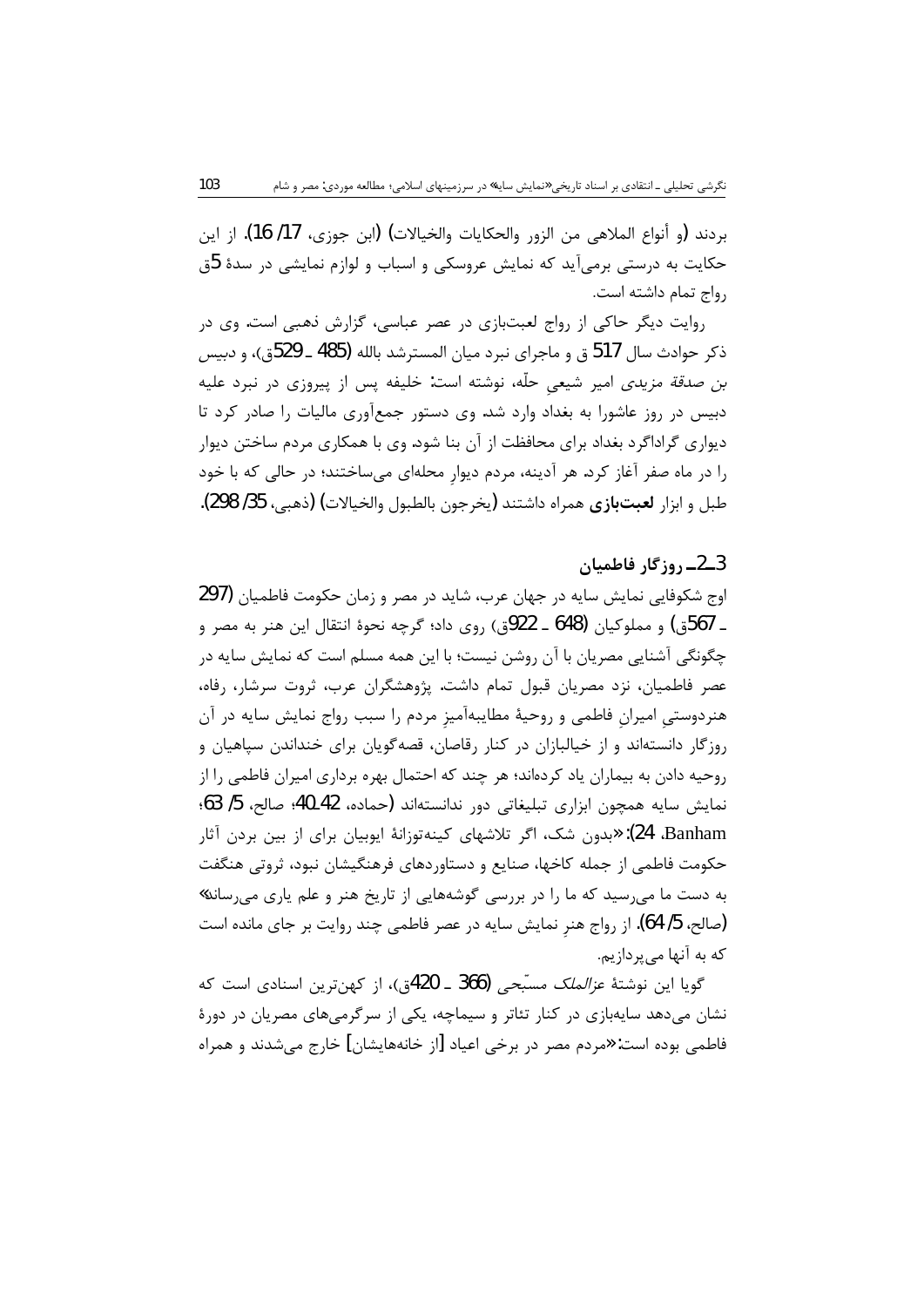با [نمایشگران] **سایه بازی** و تئاتر و [هنرمندانی که] سیماچه [صورتک بر چهره مے،زدند] در خیابانها مے گشتند (و یطُوفونَ الشوارع **بالخیال** والتماثیل و السماجات)» (مسيحي، 516).

یکی دیگر از نشانه های برجای مانده از این دوره، نوشتهٔ *ابن هیثم* (354 ـ 430ق) در کتاب *المناظر است.* او در مبحث اشتباهات دید برای روشن شدن موضوع، به این هنر نمایشی اشاره کرده است:

و اینگونه است هنگامی که چشم خیالی را که از پشت پرده آشکار میشود، میبیند و **خیال**، آن اجسامی است که **خیالباز** آنها را به حرکت در میآورد تا **ساية** آنها بر ديوارة **پشت پرده** و بر خود پرده ظاهر شود (وأيضاً فإن البصر إذا أدرك الخيال الذي يظهر من خلف الإزار، وكان الخيال أشخاصاً يحركها **المخيل** فتظهر أظلالها علىٰ الجدار الذي من وراء الإزار وعلىٰ الإزار نفسه). در این هنگام، چشم آن سایهها را از پشت پرده میبیند و آنها را … جانورانی می پندارد که حرکت میکنند؛ زیرا بیننده آنقدر دانش ندارد که بداند اینها سایهاند و در همان هنگام که سایهها را مشاهده میکند، صورتهایی را که خيالباز آنها را حركت مي دهد، نمي بيند (ابن هيثم، 408).

این سند، اطلاعات مهمی دربارهٔ شیوهٔ اجرای نمایش سایه به دست می دهد و از سوی دیگر، جای تردیدی باقی نمی گذارد که در اینجا، منظور از «خیال»، نمایش سایه یا همان «خیال الظل» است؛ در حالی که به نظر موریه، «خیال» گونهای نمایش متفاوت از «خيال الظل» بوده است و منظور از «خيال»، تئاتر است نه نمايش سايه! ( Moreh, The (Shadow Play in Light of Arabic Literature, 58).

در باب میزان رواج نمایش سایه در عصر فاطمی، نوشتهٔ *مقریزی* (766 ـ 845 ق)، در *اتعاظ الحنفاء،* مهمترین سند است. از گزارشهای وی پیداست که در اعیاد مختلف، این هنر نمایشی در محافل عمومی و خصوصی رواج داشت و از سرگرمیهای مردم بود. وى در يكي از گزارشهاى خود ضمن حوادث سال 399 ق آورده است: الحاكم بالله خليفهٔ فاطمي (375 ــ 411ق)، **اجراي نمايش سايه** را كه پيش از اين هر سال در عيد قربان اجرا مي شد، در عيد آن سال ممنوع كرد (أنه أبطل منه الملاهي و**الخيال** و اللعب الذي كان يعمل في كلِّ سنة) (مقريزي، اتّعاظ الحنفاء، 79/2). وي در كتاب *المواعظ* و*الاعتبار* نیز، ذیل حوادث سال 415 ق، در شرح جشنهایی که در *سجن یوسف* از توابع جيزة مصر و در زمان خليفه الظاهر برگزار مي شد، نوشته است: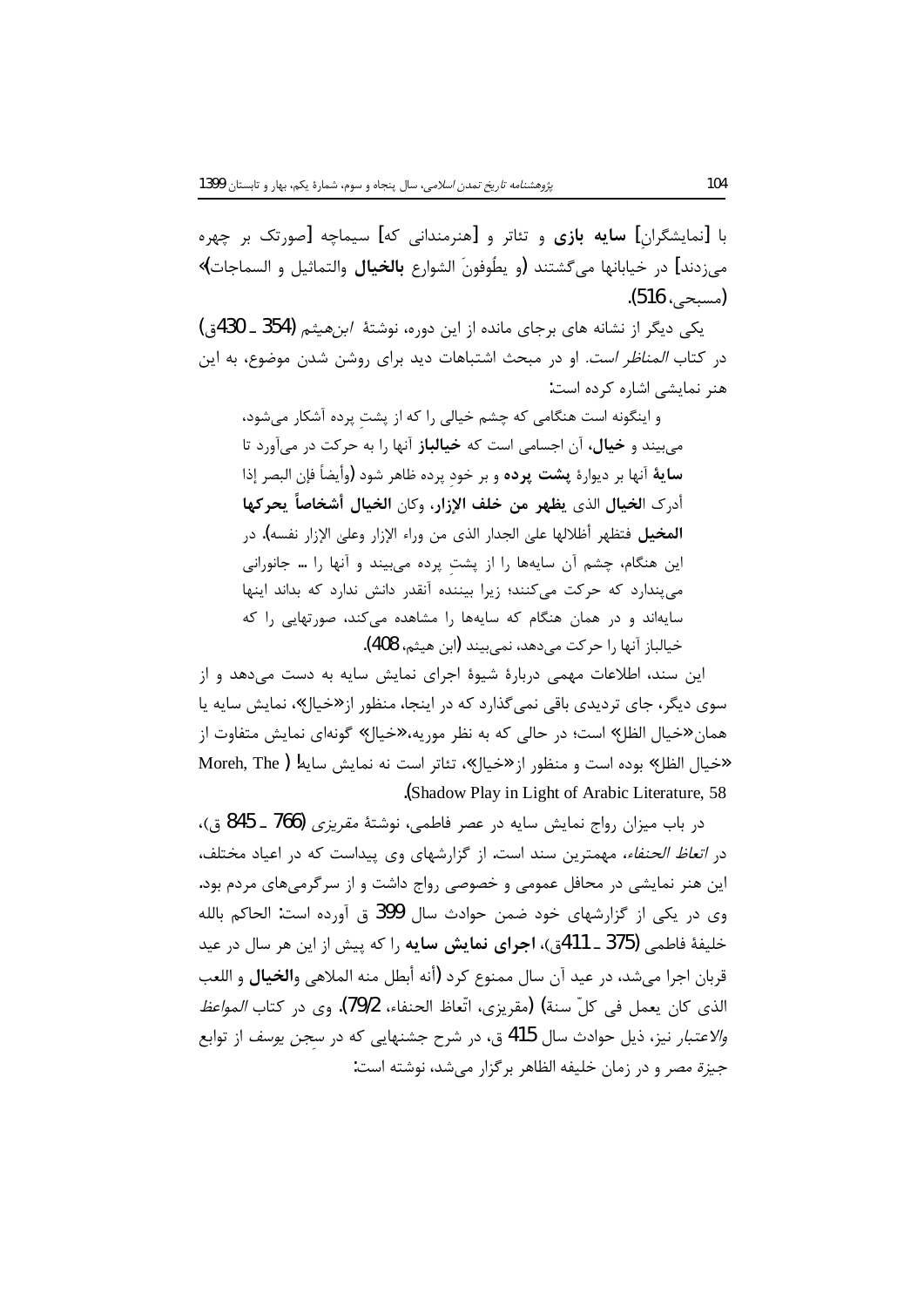تقریبا به مدت دو هفته، بازاریان [همراه با نمایشگران] **سایه بازی** و [آنهایی که] سیماچه [بر چهره می;دند] و [هنرییشگان] تئاتر در خیابانها می گشتند (بطرقون الشوارع **بالخيال** والسماجات و التماثيل)، سيس به سمت قاهره حرکت کردند تا امیرالمؤمنین هنرنمایی آنها را تماشا کند و دوباره به سجن یوسف بازگشتند؛ این در حالی بود که با خود نامهای داشتند که در آن نوشته شده بود که کسی از آنها در مسیر رفت و آمد نباید مورد تعرض قرار گیرد و اکرام آنها لازم است. … سیس در روز شنبه چهاردهم ماه جمادی الاولی به سجن یوسف وارد شدند و با [نمایشگران] **سایه بازی** و [آنهایی که] سیماچه [بر چهره می;دند] و [هنرپیشگان] تئاتر در خیابانها پرسه می;دند (و شقوا الشارع **بالحكايات** و السماجات و التماثيل)، و مردم كه بيش از يک روز از كار و زندگی دست شسته بودند، گرداگرد ایشان را گرفته بودند … تا آنجا که ایشان توانستند با اجرای نمایش در دوازده بازار هشت هزار درهم به دست بیاورند (مقربزي، المواعظ و الاعتبار، 1/ 207).

پژوهشگران دربارهٔ این روایت اختلاف نظر بسیار دارند: به نظر *کاترومر<sup>1</sup> «خ*یال» نمایش سایه است و آن ۱٫ به «Ombres Chinoises» برگردانده است Quatremère). 153). *گاستون وايت<sup>3</sup> ني*ز در توافق با او، آن را به نمايش سايه تعبير كرده است (مقريزي، المواعظ والاعتبار، 4/ 10 \_ 9). *آدام متز* منظور از «خيال» را نمايش سايه دانسته و *یاکوب<sup>4</sup> ع*بارت «Phantasiegebilde, Wohl Theater» را معادل مناسبی برای «خیال» پیشنهاد کرده است و اصطلاح «خیال» را تنها زمانی به معنای نمایش سایه دانسته است که همراه با واژة «ظلّ» بیاید. *اینوستنرانتسف<sup>5</sup> پی*شنهاد کرده که اصطلاح Moreh, Live Theatre and Dramatic) (هخيال» به معناي صورت، پيكر و اجراست Literature in the Medieval Arab World, 125). به نظر موريه، «خيال» در روايت مقریزی به معنای تئاتر است نه نمایش سایه. وی در توضیح ادعای خود نوشته است: مقريزي نخست اين عبارت را آورده: «الخيال و السماجات و التماثيل»، سيس آن را در

2. در زبان فرانسوی، به نمایش سایه Ombres Chinoises یا Théâtre d'ombresاطلاق مے شود. 3. Gaston Wiet

5. K. Inostrantsev

<sup>1.</sup> Etienne Marc Ouatremere

 $4. G.$  Jocob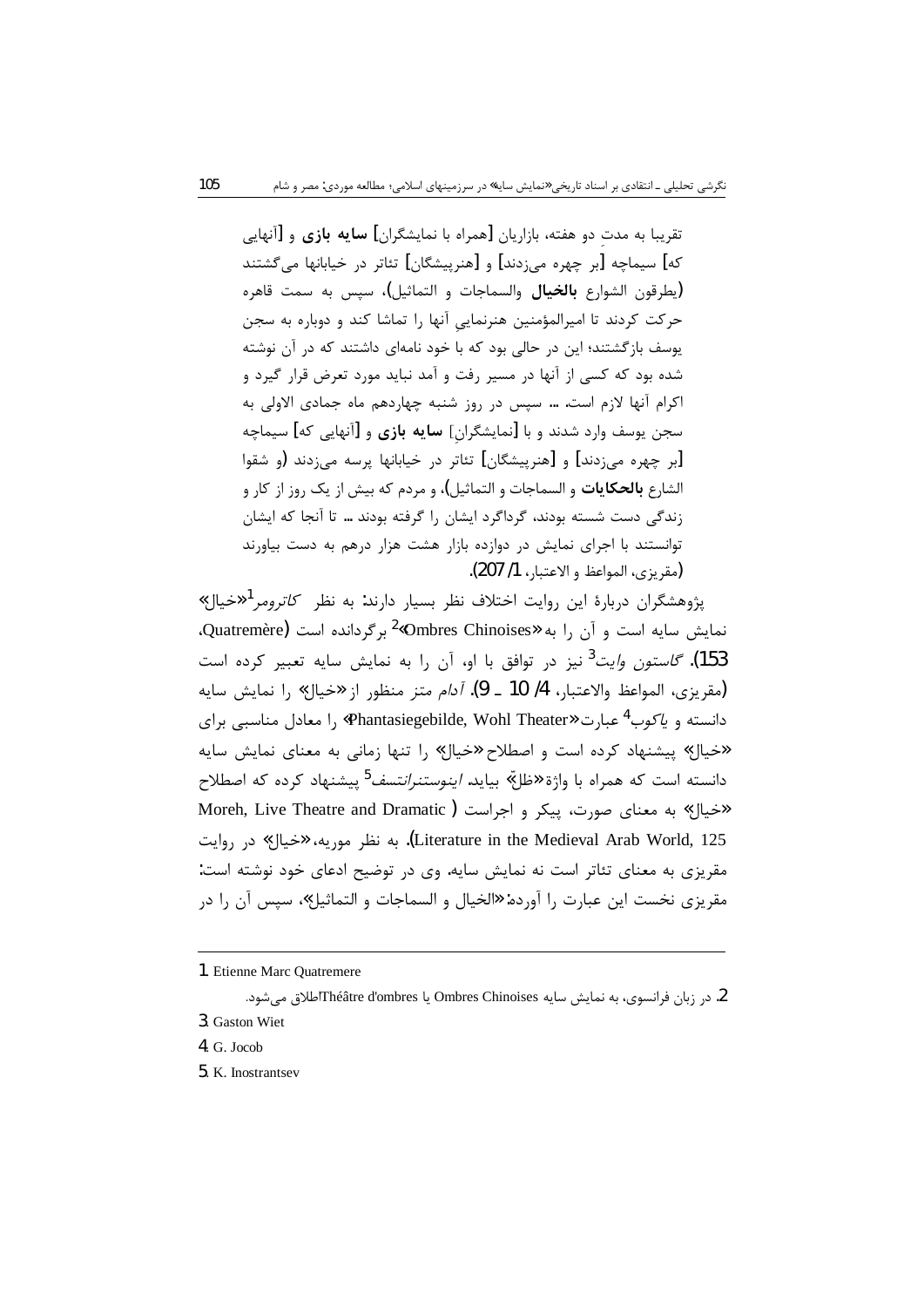سطرهای بعد تکرار کرده، اما این بار، در عبارت «الحکایات و السماجات و التماثیل»، «الحكايات» , ا جاي «الخيال» نشانده است. «خيال» و «حكاية» در اينجا به همان معنايي است که در روایت جریر و دعبل آمده است (Ibid).

به نظر جالب فاروق سعد، كه به گمان ما پذيرفتني است، اصطلاح «حكاية» حتى تا دوران متأخر گاه همچون مترادف و جایگزینی برای اصطلاح «خیال الظل» به کار می رفته است. مؤید این نظر، همین نوشتهٔ مقریزی است، که در یک جمله اصطلاح «خيال» را آورده، سپس در جملهٔ بعدي اصطلاح «حکاية» را جايگزين آن کرده است (سعد، 281).

ظاهرا، این دو هنر نمایشی در گذشته در اجرا و برخی اصطلاحات کاربردی شباهت داشتهاند یا حتی یک گروه از نمایشگران آن را اجرا میکردهاند و به همین سبب، تاریخنگاران گاه آن دو را به جای یکدیگر به کار بردهاند. آنچه بر این نظر صحه میگذارد، گزارش دیگری از مقریزی است:

تقریبا به مدت دو هفته، بازاریان [همراه با نمایشگران] **سایه بازی** و [آنهایی که] سیماچه [بر چهره می;دند] و [هنرییشگان] تئاتر در خیابانها م*ی گ*شتند (يطوفون الشوارع **بالخيال** و السماجات و التماثيل) سيس با هزينهٔ خليفه به سمت قاهره حرکت کردند و دوباره به سجن پوسف بازگشتند؛ این در حالی بود که با خود نامهای داشتند که در آن نوشته شده بود که کسی از آنها در مسیر رفت و آمد نباید مورد تعرض قرار گیرد. سپس در روز شانزدهم ماه به سجن بوسف وارد شدند و با [نمایشگران] **سایه بازی** و [آنهایی که] سیماچه [بر چهره مي;دند] و [هنرييشگان] تئاتر در خيابانها پرسه مي;دند (فشقوا الشارع **بالخیال** و السماجات و التماثیل) و مردم که بیش از یک روز از کار و زندگی دست شسته بودند، … و هنرنمایی ایشان را می نگریستند تا آنجا که توانستند با اجرای نمایش در دوازده بازار هشت هزار درهم به دست بیاورند (مقریزی، اتّعاظ الحنفاء، 2/ 146).

ملاحظه می شود که مقریزی در هر دو بخش این گزارش، اصطلاح «خیال» را به کار برده است. بنابراین، اصطلاح «خیال» گاه در قدیم جای «حکایة» (تقلید) به کار می رفته است. همچنين، مقريزي در روايت اول و در هر دو عبارت، يعني «الخيال و السماجات و التماثيل» و «الحكايات و السماجات و التماثيل»، اصطلاح «التماثيل» ,ا آورده است كه به احتمال بسيار مقصود از آن، تئاتر است، نه مجسمهٔ ساختهشده از شکر؛ زیرا اگر «تماثیل» به معنای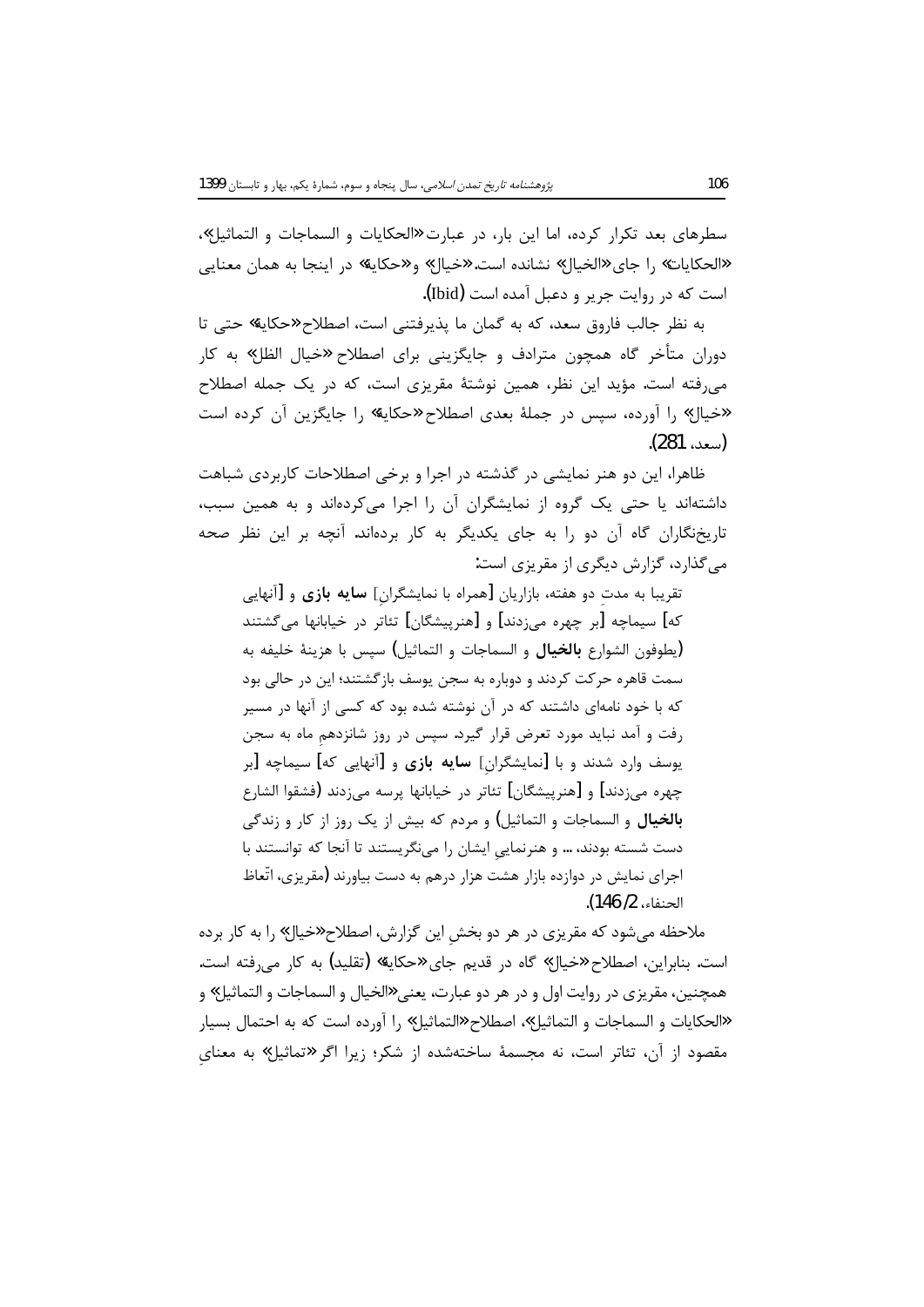مجسمه باشد، انگاه تناسبی میان کلمات معطوف به یکدیگر در این عبارت وجود نخواهد داشت (صالح، 5/ 66). بنابراین، اصطلاح «خیال»، در این عبارت به معنای تئاتر است و کلمهٔ «تماثیل» که مفرد آن «تمثیل» است، به «خیال» عطف شده نیز در معنای تئاتر به کار رفته است. این همان لغزشی است که موریه در تحلیل این روایت مرتکب شده است: وی اصطلاح «تماثیل» را به معنای مجسمههای ساختهشده از شکر می داند که در عصر فاطمی رواج داشت و خليفه آنها را به وابستگانش هديه مي دادند (Moreh, Live Theatre and (Dramatic Literature in the Medieval Arab Worl, 53).

به نظر میرسد که بزرگ زادگان فاطمی، خیالبازان را میگماردند تا برای خرسندی مردم به مناسبتهای مختلف در خیابانهای قاهره هنرنمایی کنند. مقریزی در ذکر حوادث آخر ماه رمضان همين سال، اورده است: نجيبالدولة جرجرائي، وزير الظاهر عميدالدوله طبق عادت، سفرهٔ عید را که شامل دویست قطعه مجسمه و هفت قصر ساخته شده از شکر بود<sup>1</sup>، با خود آورد و به مناسبت این عید بزرگ کاروانی از **خیالبازان** و کوسiوازان را در شهر به راه انداخت (و شق البلد **بالخيال** والطبّالين) (مقريزي، اتّعاظ الحنفاء، 2/ 160).

یکی از مهم ترین روایات تاریخی دربارهٔ رواج نمایش سایه در مصر، به اواخر حکومت فاطميان بازمي گردد: در 567ق، صلاحالدين ايوبي همراه قاضي فاضل (529 ـ 596ق)، در جلسهٔ نمایش، یعنی **نمایش سایه** حضور یافت (و قد أخرج له السلطان الملک الناصر صلاح الدين من القصر مَن يُعانى الخيال، أعنى **خيال الظل)**. سلطان به او گفت: اگر دیدن این بازی حرام است جلسه را ترک میکنیم. اما قاضی از بیم سلطان بازی را تماشا کرد. در پایان، صلاح|لدین از قاضی پرسید: نمایش را چگونه دیدی؟ قاضی پاسخ داد: این نمایش اندرز بزرگی برایم بود؛ زیرا در آن، ناپایداری حکومتها را دیدم و چون **یرده** کنا<sub>ر د</sub>فت، دانستم که همهٔ آنها را یک نفر انجام می داده است (ابن حجه حموی، 44؛ غزولي، 1/ 78 ــ 79). اين سند از چند جهت قابل اهميت است:

1ـ نمايش سايه هنر شناختهشده اي در عصر فاطمي بوده است؛ 2ـ اين هنر نه تنها

1. مصریان در دورهٔ فاطمی در شیرینیسازی مهارت داشتند؛ تا آنجا که مجسمههایی از شکر بـه شـکل جانوران می ساختند. به نوشتهٔ مقریزی، در قاهره بازاری بود که در آن، از شکر اشـکالی ماننــد اسـب، درندگان و گربهها و غیره میساختند و هر یک از آنهـا را علّاقــه مــیiامیدنــد. ایــن مجســمههـا را بــا بندهایی بر در دکانها آویزان کردند و کودکان آنها را میخریدند و کسی از فقیر و ثروتمند نمیبافتی مگر آنکه از این شیرینی ها برای خانوادهٔ خود می خرید (مقریزی، 100 ـ 99).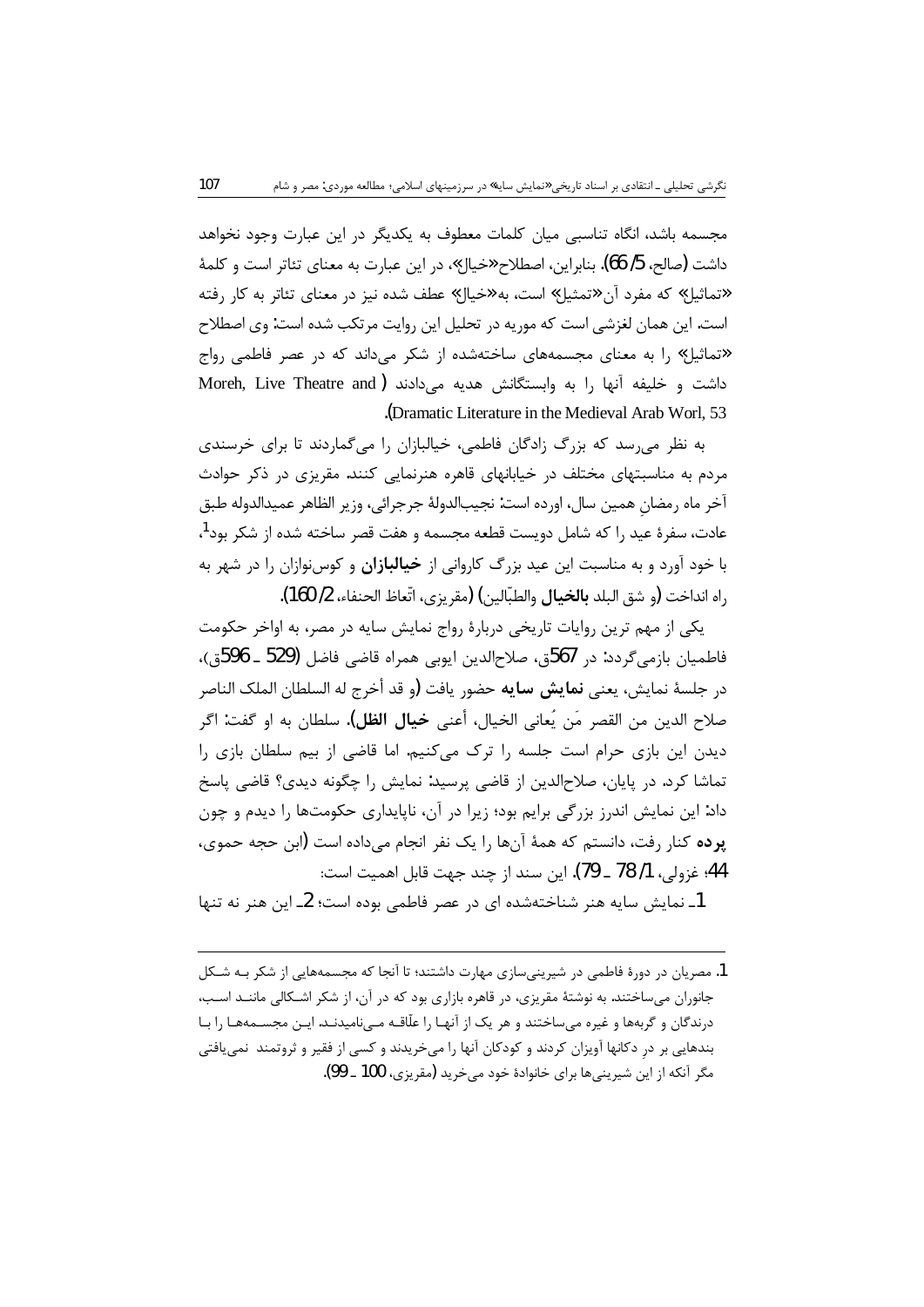در میان عوام، بلکه در میان خواص محبوبیت داشته است، تا آنجا که لعبتبازان بنا به خواست بزرگان به مجالس ایشان می رفتند و برای سرگرم کردن ایشان نمایش اجرا می کردند (Badawi, 84)؛ 3ــ ظاهرا، نمایش سایه در عصر فاطمی قدری ناپسند بوده و سخنان زشت و بی پروا میان عروسکها رد و بدل میشده و بسا که بی میلی قاضی به همین سبب بوده (Buturvić, 89) یا تماشای این نمایش عامه پسند را مایهٔ وهن خود می دانسته است و البته برای رعایت شرع نیز جایی در نظر گرفت؛ به ویژه که در عبارت صلاح الدين كلمة «حرام» قابل توجه به نظر مي رسد؛ 4\_ در آن روزگار، نمايش سايه تنها به موضوعات سطح پایین و بیمایه محدود نمیشد و در آن به موضوعات اخلاقی و دینی هم می پرداختند یا رویدادهای تاریخی در آن به نمایش درمیآمد (Badawi, 41)؛ 5\_ اصطلاح «خیال» و «خیال الظل» از نظر معنایی با یکدیگر تفاوتهایی داشتند: دایرهٔ معنایی اصطلاح «خیال» در گذشته فراخ و گسترده بود و نه تنها برای نمایش سایه و خیمهشببازی به کار می رفت، بلکه برای اشاره به تقلید، شبیه تئاتر در دنیای امروزی نیز آن را به کار میبردند. ملاحظه میشود که نویسنده ابتدا این عبارت را آورده: «مَن يُعاني الخيال»، سپس براي آنكه منظور خود را از «خيال» مشخص كند، عبارت «أعني خيال الظل» را به كار برده است وگرنه هيچ ضرورتي نداشت نوع هنر نمايشي منظور خود را دقیقا مشخص کند؛ 6ـ برای برخی از اهل معنا، نمایش سایه برای سرگرمی نبود، بلکه صحنهٔ نمایش را رمزی از دنیا میدانستند.

چنین ییداست که نمایش سایه در عصر ایوبیان رواج داشته است. بنابر اسناد تاریخی سده های 6 و 7ق، بر اثر جنگ ها و نبردها و خونریزیها و ناآرامیها، تمایلات صوفیانه در میان مردم رواج چشمگیر یافته بود و خانقاهها از جمله جاهایی بود که مردم به أن پناه میبردند. صلاحالدین ایوبی به حمایت اسلام و تصوف برای رویارویی با صلیبیان نیاز داشت؛ در نتیجه در این روزگار، صوفیان از حمایت حکومت برخوردار گردیدند و مصر به یکی از پایگاههای مهم ایشان تبدیل شد، تا آنجا که بسیاری از عارفان از دیگر سرزمینها به مصر مهاجرت کردند و اندیشههای صوفیانه را در میان مردم آن گسترش دادند (رزق، 46/1-47). از آنجا که نمایش سایه در میان صوفیان رواج و قبول تمام داشت و لعبتبازان به خانقاه ها رفت و آمد می کردند، می توان دریافت که این هنر نمایشی در عصر ایوبی جایگاهی ویژه داشته است.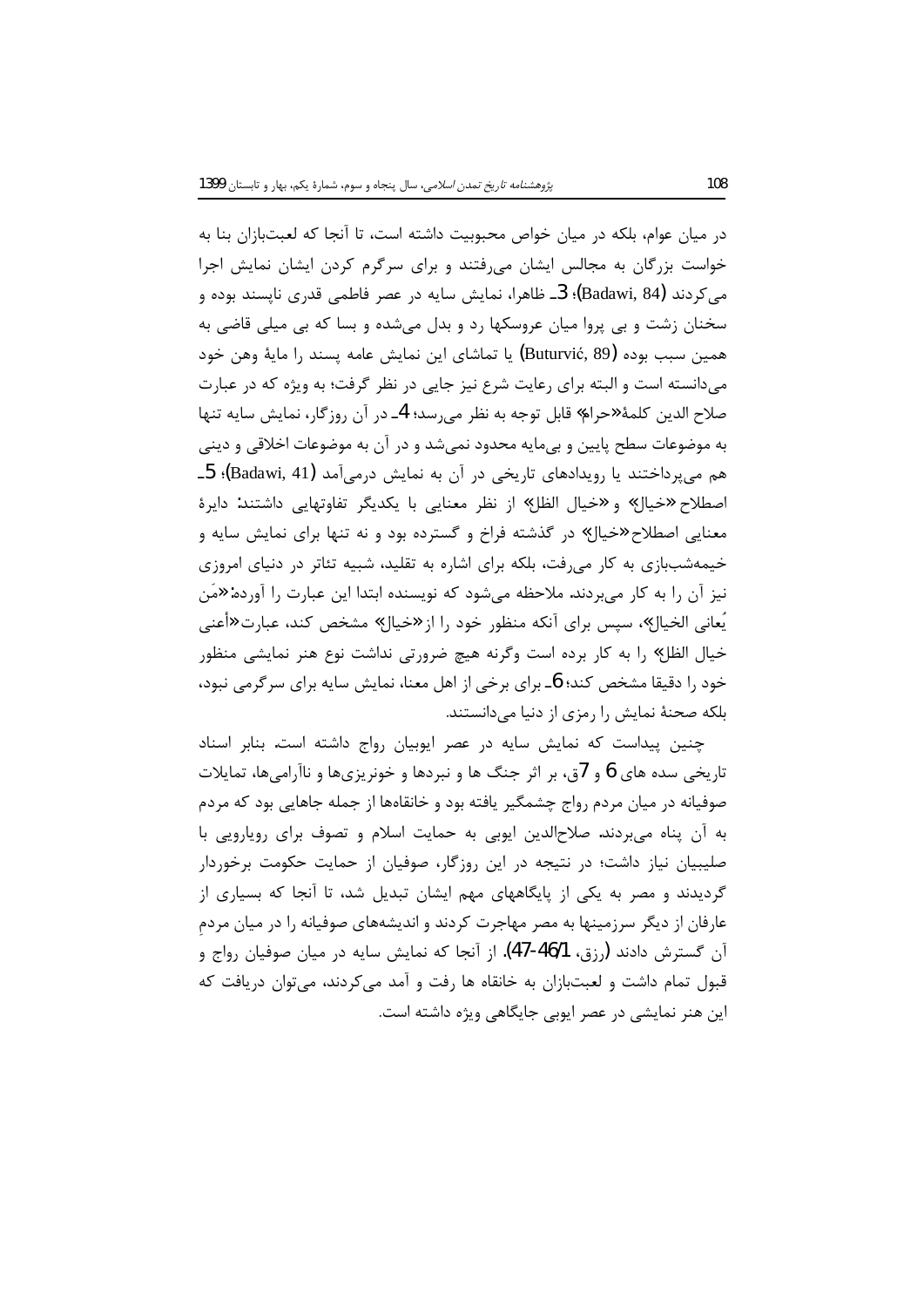# 3\_3\_ روزگار اتابكان

یکی از اتابکان اربل یا امرای بگتگینی (حک: 539 ـ 639ق)، که شیفتگی خاصی به این هنر نمایشی نشان می داد، *مظفرالدین کوکبری* (547\_630ق)، نخستین اتابک اربل بود. وی به مناسبت میلاد پیامبر (ص) جشنهای بزرگی بر پا میکرد و گروهی از فقها، صوفیان و شعراء از سرزمینهای مختلف، مانند موصل، بغداد، ایران به دیدار او میآمدند و از ماه محرم تا اوائل ربیع الاول به جشن و پای کوبی می پرداختند. در شهر حدود 20 عمارت گنبدیشکل بر پا میشد، یکی از آنها ویژهٔ مظفرالدین بود و بقیه برای خواص. هر عمارتی چهار یا پنج طبقه داشت که آذین بندی می شد و در آن جماعتی از آوازه-خوانان، ارباب لهو و لعب و **خیالبازان** مینشستند و مردم برای تفرج از کسب و کار دست می شستند. مظفرالدین هر **روز بعد ادای نماز عصر** از قلعه فرود می آمد و بر کنار هر عمارتی میایستاد و به آواز آوازهخوانان گوش میسپرد و بازی خیال تماشا مي كرد (و يقعد فيها جَوق المغاني و الملاهي **و أرباب الخيال**. وكان ينزل كلّ يوم العصر، … ويسمع غناءهم، ويتفرّج علىٰ **خيالاتهم)<sup>1</sup> (**ذهبي، 403/45-404؛ ابن خلكان، .(118\_117/4

به نظر فاروق سعد، منظور از «خيال»، «خيال الظل» است و او با تكيه بر اين سند، بر رواج نمایش سایه در اربل در قرن 6ق تأکید کرده است (سعد، 295). باکر شدّی «خيال» ,ا، به «Khayal al-Zill» تعبير كرده (Sheddi, 131) و ابراهيم حماده اين گزارش را یکی از کهنترین اشارات تاریخی دالّ بر حضور نمایش سایه در سرزمینهای عربي دانسته است (حماده، 40) *گوستاو وان گرونباوم* منظور از «أرباب الخيال» را مجريان نمايش سايه دانسته و در ترجمة «خيال» اصطلاح «Chinese Shadow» را به کار برده است (Von Grunebaum, 126)، که در زبان انگلیسی برای دلالت بر نمایش سایه به کار می رود. کاترومر نظر مشابهی به دست داده و اصطلاح «خیال» را به «Ombres Chinoises» برگردانده و در توضیح عبارت «أرباب الخیال» نوشته است: «گروهی که سایه بازی را نمایش میدادند» (Quatremère, 152). موریه منظور از «خیال» را نه نمایش سایه، بلکه تئاتر دانسته است. به نظر وی، در روایت مذکور به اجرای نمایش در روز اشاره شده، در حالی که نمایش سایه تنها در شب اجرا می شد ( Moreh, Live Theatre

<sup>1.</sup> متن عربي از كتاب تاريخ الإسلام انتخاب شده است.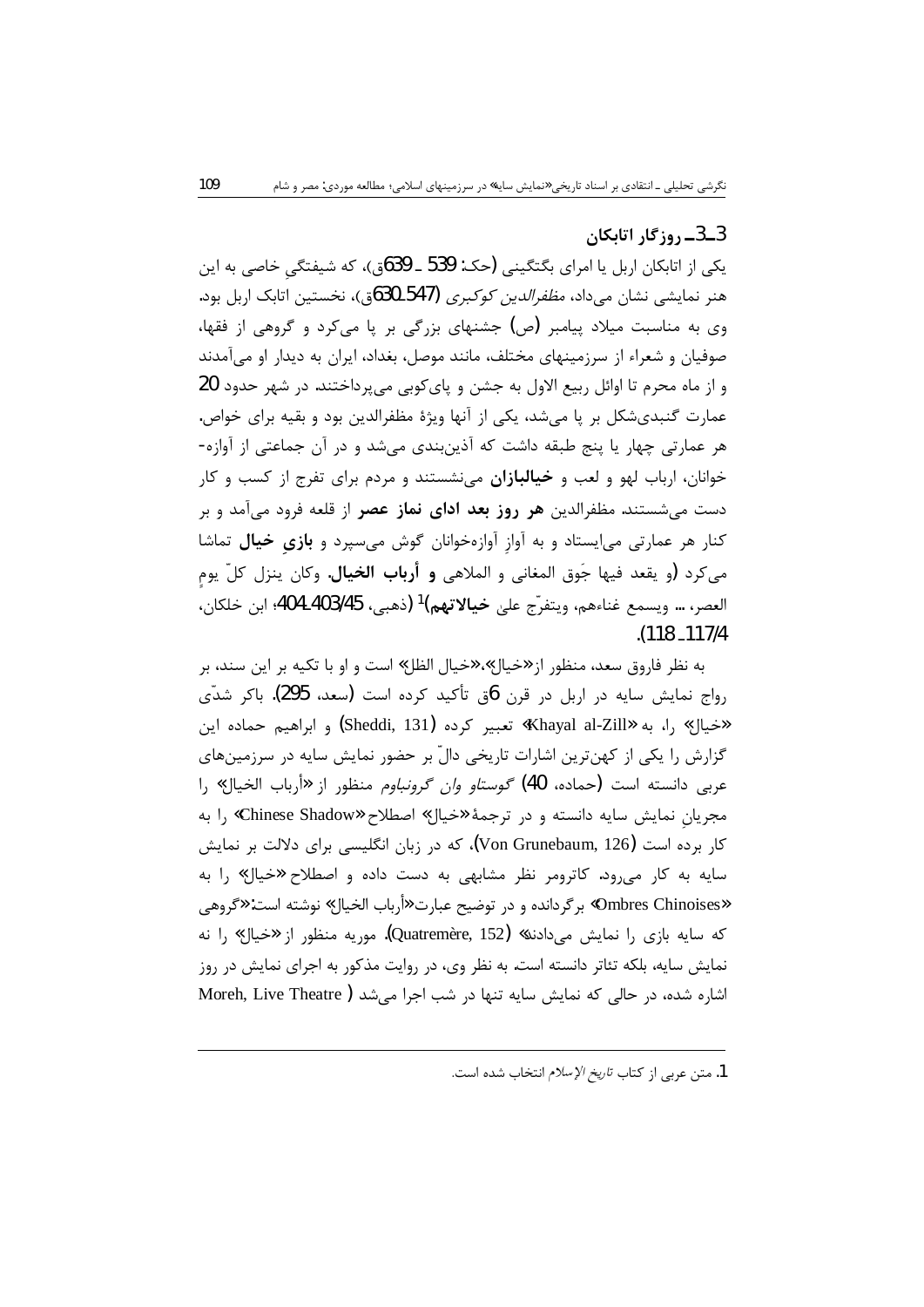and Dramatic Literature in the Medieval Arab World, 126

نظر موریه بیشتر پذیرفتنی به نظر می سد، زیرا نمایش سایه تنها شبهنگام به صحنه برده میشد نه روز، اما بسا که در گذشته، مجریان خیمهشببازی و نمایش سایه یکی بودند و حتی همراه با ادابازان در یک مجموعه جای داشتند و در کنار یکدیگر نمایشهای مخصوص خود را اجرا میکردند؛ بنابراین می توان احتمال داد که منظور از «أرباب الخيال» گروهي از هنرمنداني است كه تئاتر را در روز و نمايش سايه را در شب اجرا می کردند.

# 3ــ4ــ روزگار مملوكيان

ممالیک، بردگان ترکی بودند که جانشینان صلاحالدین ایوبی، آنها را به کار گمارده بودند. به دنبال مرگ نجمالدین ایوب و جانشینش توران شاه، شجرهالدر ّ کنیز ک تر ک نجم|لدین حکومت را به دست گرفت. در این دوران بود که عزالدین ایبک دیگر مملوک ايوب بر تخت حكومت نشست. مماليک از اين زمان، يعني سال 648 تا سال 922ق كه عثمانیان مصر را گشودند، زمام حکمرانی را در دست گرفتند. آنها دو گروه بزرگ بودند: گروه اول ممالیک بحری (حک: 648 ـ 792ق) که نجمالدین ایوب ایشان را در جزیرهٔ روضه در میان رود نیل اسکان داده بود و از این رو بحری خوانده میشدند؛ گروه دوم ممالیک برجی (حک: 784-922ق)، که سلاطین ایوبی آنها را در برجهای قلعه مسکن داده بودند.

در عصر مملوکیان، نمایش سایه در مصر به اوج شکوفایی رسید و مورخان اطلاعات قابل توجهی دربارهٔ این هنر در عصر مملوکی در اختیار ما گذاشتهاند؛ هر چند که جزئیات مربوط به اجرای نمایش در بسیاری از این گزارشها مبهم است.

دربارهٔ سبب رواج نمایش سایه در عصر مملوکی به این عوامل اشاره کردهاند: گسترش آتش خانمانسوز جنگهای صلیبی، حملهٔ مغولان، اوضاع نامناسب اقتصادی و روحیه بخشيدن به جنگجويان براي جهاد. اين هنر با موضوعات طنزگونه (فروخ، 18/36؛ نصار، 333 و 339)، در ساعات آغاز شب در قهوهخانهها و در جشنهای مختلف از جمله شب میلاد پیامبر (ص) و مراسم عروسی به اجرا درمیآمد (نصار، 347 و 352؛ سعد، 537) و مردم با تماشاي آن لحظاتي شاد مي شدند. البته نبايد رواج انديشههاي صوفيانه را در رونق اين هنر نادیده گرفت، زیرا چنانکه در باب روزگار فاطمیان اشاره کردیم، نمایش سایه در میان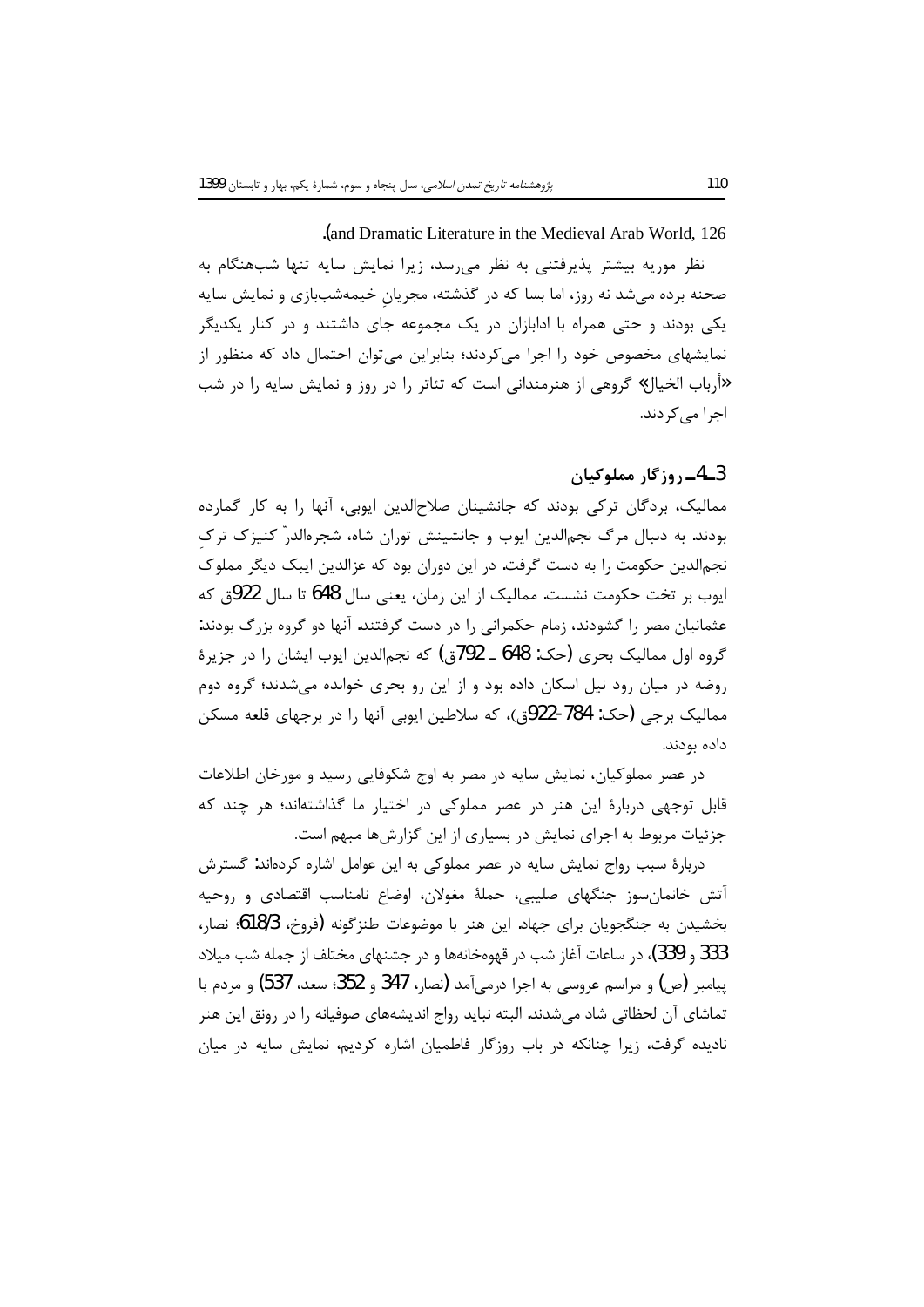صوفيان محبوبيت داشت و آنها لعبتبازان را به خانقاهها دعوت مي كردند.

نباید فراموش کرد که نمایش سایه بهترین ابزار برای بیان مشکلات مردم در آن روزگار بود و بسا که واقعیتهای زندگی را در پردهٔ نمایش در دورهٔ مملوکی به تصویر میکشید. از طریق این هنر، رابطهٔ میان حاکمان و مردم، مفاسد اجتماعی، شرایط نامناسب اقتصادي با زباني ظنز گونه مطرح مي شد (عبدالمنعم، 53).

از شاخصترین هنرمندان نمایش سایه در مصر که این نمایش را به اوج محبوبیت رساند، ابن دانیال موصلی (647ـ710ق) بود، ملقب به شمس|لدین کحّال (= چشم-پزشک)، شاعر، ادیب و لعبتباز معروف عرب، که در سال 647ق در موصل به دنیا آمد. وی ادبیات و علوم دینی را در همان شهر آموخت. آنگاه در پی پورش مغولان به موصل، در سال 665ق به قاهره رفت. او در گسترش هنر نمایش سایه در مصر نقش مهمی داشت (ابن شاكر كتبي، 330/3؛ زركلي، 120/6). وي نمايشهاي خود را با موضوعات طنزگونه و واژگان کوچه بازاری و برای سرگرم کردن مردم به صحنه می برد (فروخ، 618/3 و 706 ـ 707؛ ضيف، 81 ـ 82). گويا وي نخستين شخص در جهان عرب است که نمایشنامههای خود را نوشت و در آن به طرز ماهرانهای نظم و نثر را درآمیخت و Banham, 25; Landau, Studies in the) كذاشت Banham, 25; Landau, Studies in the) Arab Theater and Cinema, 18

خوشبختانه، از وى كتابى تحت عنوان *طيف الخيال* بر جاى مانده است، شامل 3 نمايشنامه با عنوان «طيف الخيال»، «عجيب و غريب» و «المتيّم و الضائع اليتيم». اين سه نمایشنامهٔ طنزگونه نه تنها نشانهای بسیار مهم از نمایش سایه در دوران مملوکی است، برای درک اوضاع اجتماعی مصر در آن قرون و اعصار اهمیت خاص دارد .(Kahle, 23; Landau, Khayal Al-Zill, 4/1136).

این هنر نمایشی خاص طبقهٔ عامه نبود و خواص مملوکی نیز بدان علاقهٔ تمام نشان می دادند، چندان که لعبتبازان به ویژه در شبهای ماه رمضان، برای اجرای نمایش به خانهٔ آنها , فت و آمد می کردند (نصار، 349). به احتمال بسیار،یکی از دلایل مهم کثرت روايات در باب نمايش سايه در دورهٔ مملوكي، آن است كه اين نمايش به دربار سلاطين مملوکی راه یافته بود. در شماری از آثار تاریخی عهد ممالیک، گزارشهایی از رواج این هنر آمده است. بنابر گزارشهای تاریخی، برخی سلاطین مملوکی شیفتگی خاصی نسبت به هنر نمایش سایه نشان میدادند تا آنجا که گاه از گزند نقد عامه در امان نمیماندند.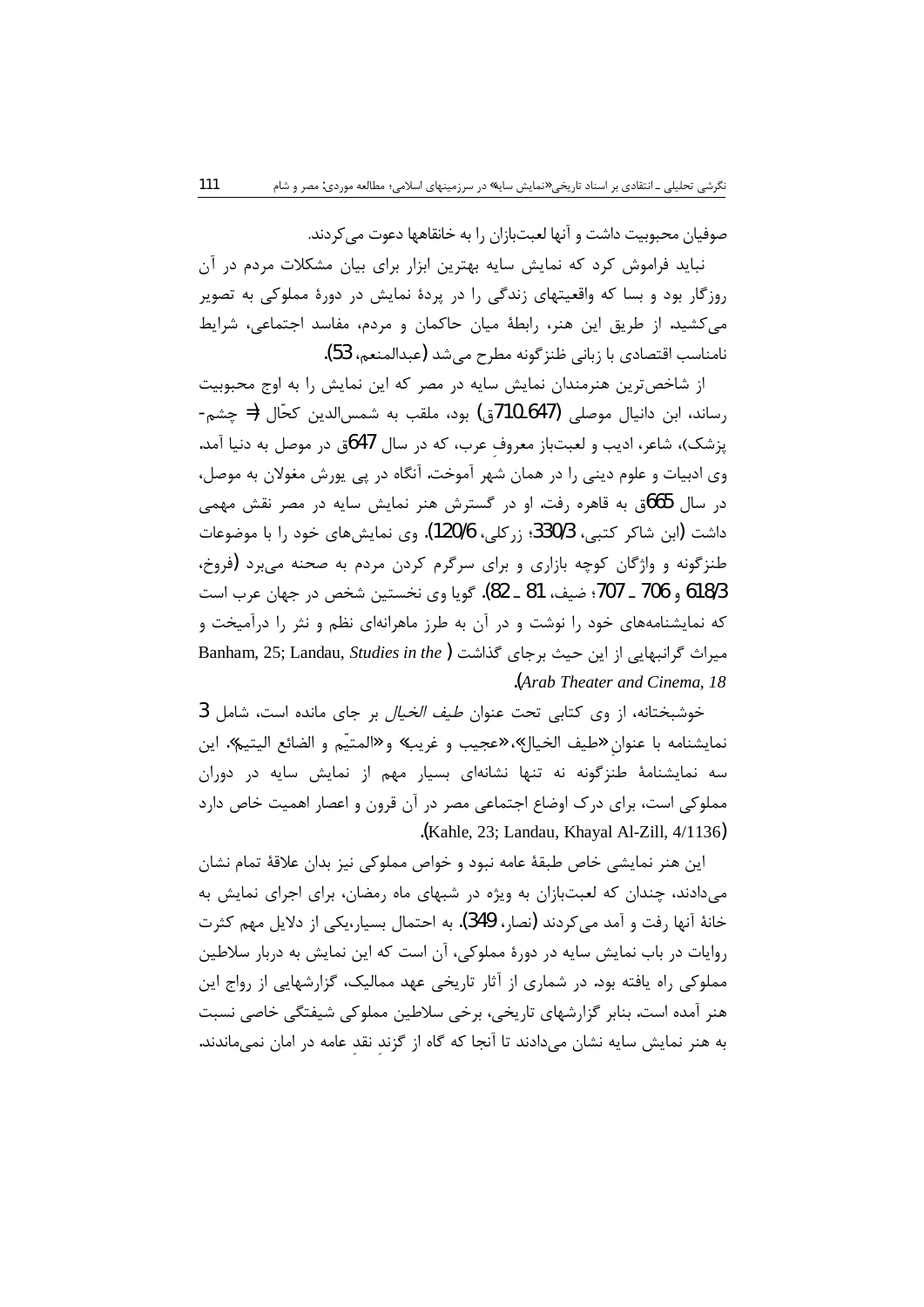به عنوان مثال، مردم، سلطان شعبان را که شیفتگی به نمایش سایه را به حد افراط رسانده بود، به باد انتقاد گرفتند: سلطان شعبان در سفر حجّ به سال 778ق، جماعتی از نوازندگان و **لعبتبازانِ نمایش سایه** و آوازهخوانان عرب (جماعة من أرباب الملاهی **والمخايلين من صنّاع خيال الظلّ** ومغاني العرب)، را با خود همراه كرد، چندان كه مردم به خشم آمدند و او را سرزنش کردند (ابن ایاس، 1/ القسم الثانی: 174).

به روزگار ملک ناصر محمد بن قلاوون (684 ـ 741ق)، نمایش سایه در میان مردم قاهره رواج چشمگیری داشت و در مراسم شادی در خیابانها نمایش اجرا می شد. مقریزی در کتاب *السلوک لمعرفة دول الملوک*، گزارشهایی از رواج خیال بازی در میان عامه در زمان این سلطان، به دست داده است، از جمله ضمن حوادث سال 740 ق: ملک ناصر جمال الکفات کاتب امیر بشتاک را خلعت داد و او را به جای *شرفالدین* عبد*الوهاب مع*روف به *نشو* برنشاند و به وی فرمان داد اموال نشو و نزدیکانش را مصادره کند. به دنبال آن، مردم بازارها را بستند و از هر سو گرد آمدند؛ در حالی که با خود انواع سرگرمیها و همچنین **خیالبازان** را همراه داشتند، چندان که دکانی در طول روز باز نماند. سپس همراه امیران به پایین قلعه رفتند و چنان فریاد برآوردند که سلطان به هراس افتاد و امير ايدغمش را فرمود تا آنها را پراكنده كند (و معهم الطبول و الشموع و أنواع الملاهي **و أرباب الخيال) (**مقريزي، *السلوك لمعرفة دول الملوك*، 270/3ـ271).

مقریزی گزارشی دیگر از رواج نمایش سایه در روزگار همین سلطان به دست داده است: در روز پنج شنبه مقارن پنجم ماه صفر همین سال به دنبال دستگیری نشو، مصر و به ویژه قاهره به مدت هفت روز آذینبندی شد و مردم شادیها کردند و ترانهها سرودند و چنان **اسباب خیال بازی** و سرگرمی به راه انداختند که در وصف نگنجد (و أظهروا من ا**لخيال** و اللهو ما يجل وصفه) (همان، 3/ 272).

وی در گزارش دیگری از میدانهای بزرگ شهر قاهره، از میدان بزرگ «باب اللوق» یاد کرده است؛ آنجا محل اجتماع خیالبازان و دیگر هنرمندانی بود که مردم را سرگرم می کردند: در میدان، اربابان، حاکمان و بازیگران مانند شعبدهبازان، لعبتبازان، حقهبازان و تردستان حضور می یافتند و جماعتی انبوه از مردم برای سرگرمی و خوشگذراني و هرزگي آنجا گرد مي آمدند (و بها تجتمع أصحاب الخلق و أرباب الملاعب

و الحرف كالمشعبذين **و المخايلين** و الحواة) (مقريزي، المواعظ والاعتبار، 2/ 51). سلطان ناصر حسن بن محمد قلاوون (736-762ق)، از دیگر ممالیک بحری، علاقهٔ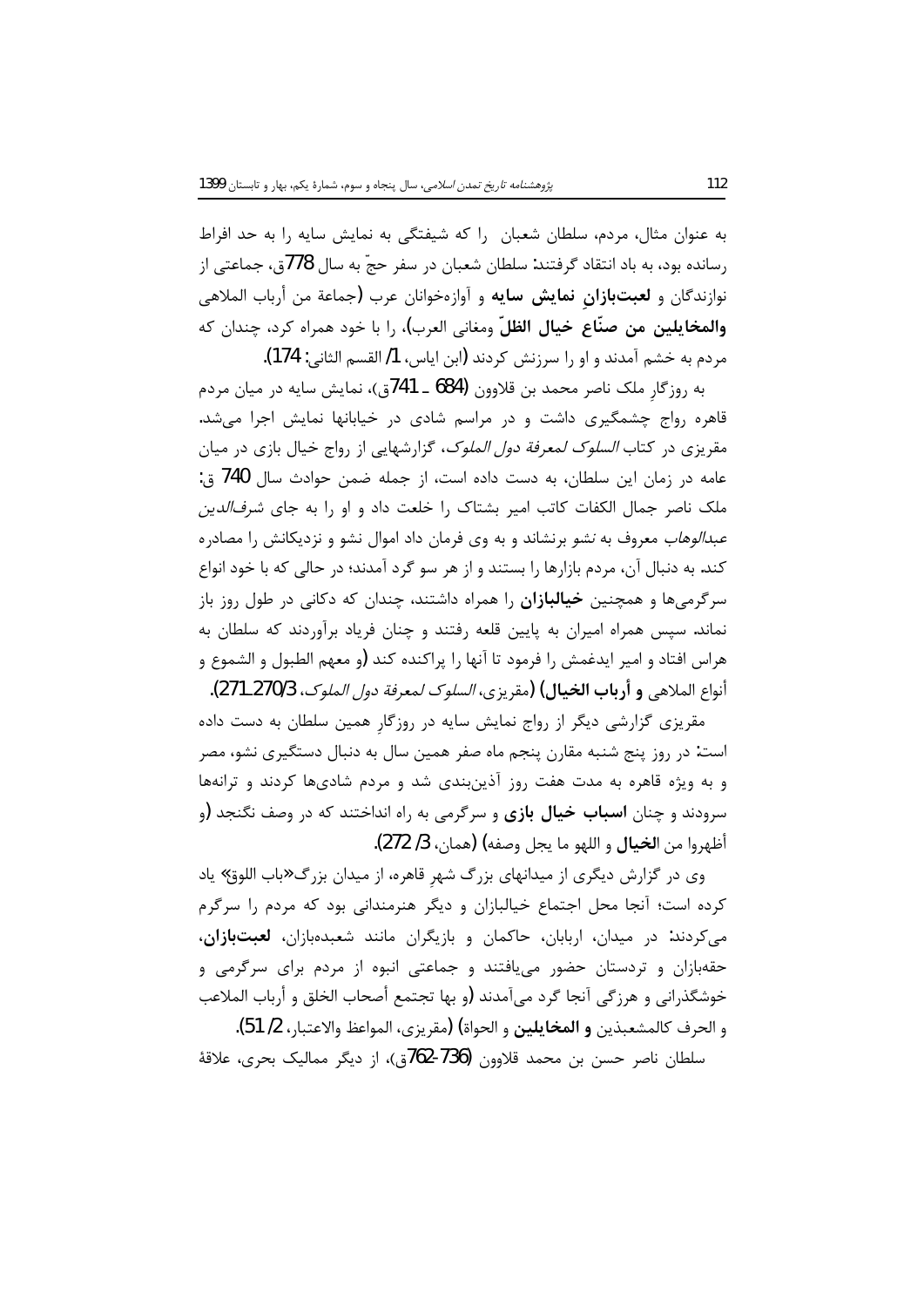خاص به این هنر نمایشی داشت. وی در یکی از سفرهای خود، که هنگام بهار به منطقهای با نام *کوم برا* رفته و 3 ماه رحل اقامت افکنده بود، دستور داد **خیمهای** برافراشتند. مردم نیز گروه گروه از دیگر مناطق مصر برای **تفرج** به آنجا می فتند و هر شب **آوازهخوانان** عرب و **لعبتبازان** در محضر سلطان حضور می یافتند و او را سرگرم می کردند (و کان فی کلّ لیلة يحضر عنده مغاني العرب **و خيال ظلّ) (**ابن إياس، 572/1-573).

113

ظاهرا، نمایش سایه در این دوره، گاه مضامین هجوآمیز و رکیک داشت و گاه کار به هرزگی میرسید، چندان که حاکم مقدس مآب، ظاهر بیبرس (658 ـ 676ق)، با خیالبازان به مبارزه پرداخت و ایشان را از اجرای نمایش بازداشت (حماده، 54).

این هرزهدرایی ها را می توان آشکارا در نمایشنامهٔ *طیف الخیال* دید، به ویژه آنجا که امیر وصال در می یابد دختری زشت و را به عقد او درآوردهاند، آشکارا از آنچه با کودکان و حیوانات انجام داده است، سخن میگوید و در پی آن، شخصیتهای داستان در برابر تماشاگران ناسزا نثار یکدیگر میکنند (همان، 144ـ186)، یا در نمایشنامهٔ *المتیم و اليتيم الضائع* كه در آن تصويري واقعي از جامعهٔ منحط آن روزگار به تصوير كشيده شده است (همان، 233 ــ 246).

گویا در عصر ممالیک برجی، این نمایش چنان وقاحتآمیز شده و بذلهگویی در آن به حد افراط رسیده بود که ظاهر چقمق در سال 855ق «فرمان داد **عروسکها** و دیگر ابزار لعبتبازان را بسوزانند سیس از آنها تعهد گرفت که دیگر به آن کار نیردازند» (حرّق السلطان ما مع أصحاب **خيال الظلّ** من الشخوص و نحوها)» (سخاوي، 3/ 102).

بعید نیست که سبب اصلی اقدام ظاهر چقمق، نه هرزه گویی ها، بلکه جنبهٔ نقادانهٔ این نمایش بوده است: لعبتبازان زیر پردهٔ نمایش، به گزندهترین صورت نظام حاکم را نقد میکردند و با بیانی طنزگونه و کنایهآمیز، سلطان و دربار او را به بوتهٔ نقد مے کشاندند (نصار، 351).

#### نتىجە

با تتبع در متون تاریخی و ادبی در باب پیشینهٔ هنر نمایش سایه، در این پژوهش معلوم شد که سابقهٔ آن بنابر بیتی از ابونواس به سدهٔ 2ق باز می¢دد؛ بر خلاف نظر بسیاری از يژوهشگران كه سابقهٔ آغاز اين هنر را در سدهٔ 4 يا 6ق جست و جو مي كنند. با تكيه بر اين قطعه شعر، فرضيهٔ آشنايي با اين نمايش از طريق ايرانيان مطرح گرديد. متون تاريخي و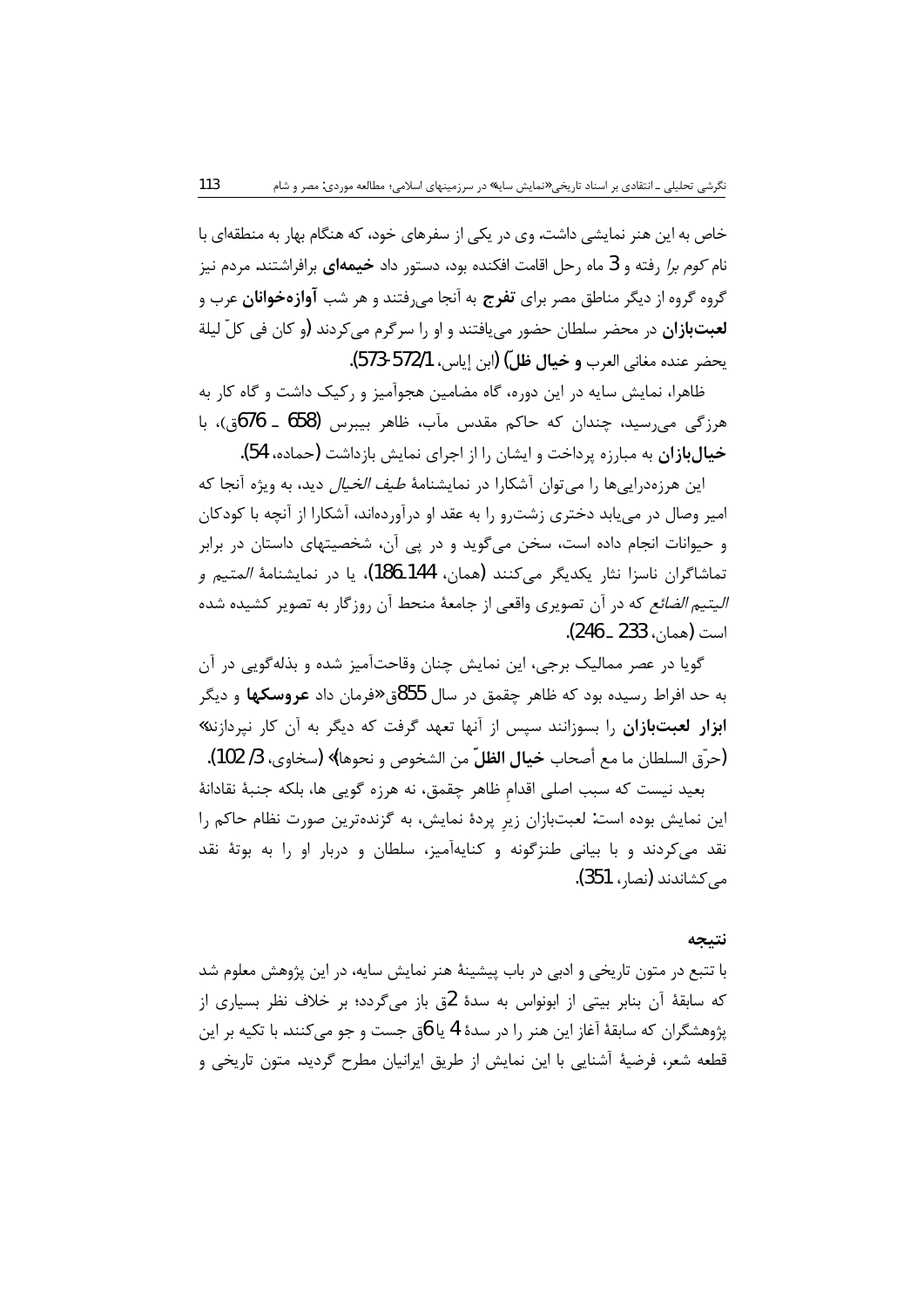ادبی، حاکی از رواج این هنر در سرزمینهای اسلامی به ویژه مصر در دورهٔ فاطمی و مملوکي است. بنابر دادههاي پژوهش، «خيال» در ادبيات نمايشي، اصطلاحي کلي است و افزون بر نمایش سایه، بر خیمهشببازی و تقلید نیز دلالت میکرده است. در اشارههای موجود تاریخنگاران، نشانههای کافی برای تفکیک این نمایش ها دیده نمیشود و این موضوع، موجب سردر گمی در تشخیص این 3 گونهٔ نمایشی میان پژوهشگران بوده است. منابع آذرنوش، آذرتاش، تاریخ چوگان در ایران و سرزمینهای عربی، تهران: ماهی. 1392ش. ابن إياس، محمد بن احمد، بدائع الزهور في وقائع الدهور، مكة: مكتبة دار الباز، د.ت. ابن جوزي، ابو الفرج، المنتظم في تاريخ الملوك و الأمم، بيروت: دار الكتب العلمية، 1415ق. ابن الحاج، ابو عبد الله، المدخل، القاهرة: مكتبة دار التراث، د.ت. ابن حجة حموي، تقى الدين، ثمرات الأوراق، بيروت: المكتبة العصرية، 1426ق. ابن خلكان، ابو العباس، وفيات الأعيان و أنباء أبناء الزمان، تحقيق: إحسان عباس، بيروت: دارصادر، 1414ق. ابن شاكر كتبي، محمد، فوات الوفيات، تحقيق: إحسان عباس، بيروت: دار صادر، 1974م. ابن هيثم، الحسن، كتاب المناظر، تحقيق: عبد الحميد صبره، الكويت: المجلس الوطني للثقافة و الفنون والآداب، 1983م. ابو نواس، الحسن بن هاني، ديوان، بيروت: دار الكتب العلمية، 1423ق. التونجي، محمد، المعجم المفصّل في الأدب، بيروت: دار الكتب العلمية، 1419ة.. امين، احمد، قاموس العادات و التقاليد و التعابير المصرية، القاهرة: الهنداوي، 2013م. بيضايي، بهرام، نمايش در ايران، تهران: روشنگران و مطالعات زنان، 1392ش. تيمور پاشا، احمد، خيال الظلّ و اللعب و التماثيل المصورة عند العرب، القاهرة: لجنة نشر المؤلفات التيمورية، 1376ق. ثروت عُكاشة، موسوعة التصوير الإسلامي، بيروت: مكتبة لبنان ناشرون، 2001م. حافظ شیرازی، شمس|لدین محمد، دیوان، اهتمام: محمد قزوینی و قاسم غنی، تهران: زوّار، 1390ش. حمادة، إبراهيم، خيال الظل و تمثيلات ابن دانيال، القاهرة: المؤسسة المصرية العامة للتأليف و الترجمة والطباعة والنشر، 1961م. داعي|لاسلام، محمدعلي، فرهنگ نظام، تهران: دانش، 1362ش. ذهبي، شمس الدين، تاريخ الإسلام و وفيات المشاهير و الأعلام، تحقيق: عمر تدمري، بيروت: دار الكتاب العربي، 1418ق.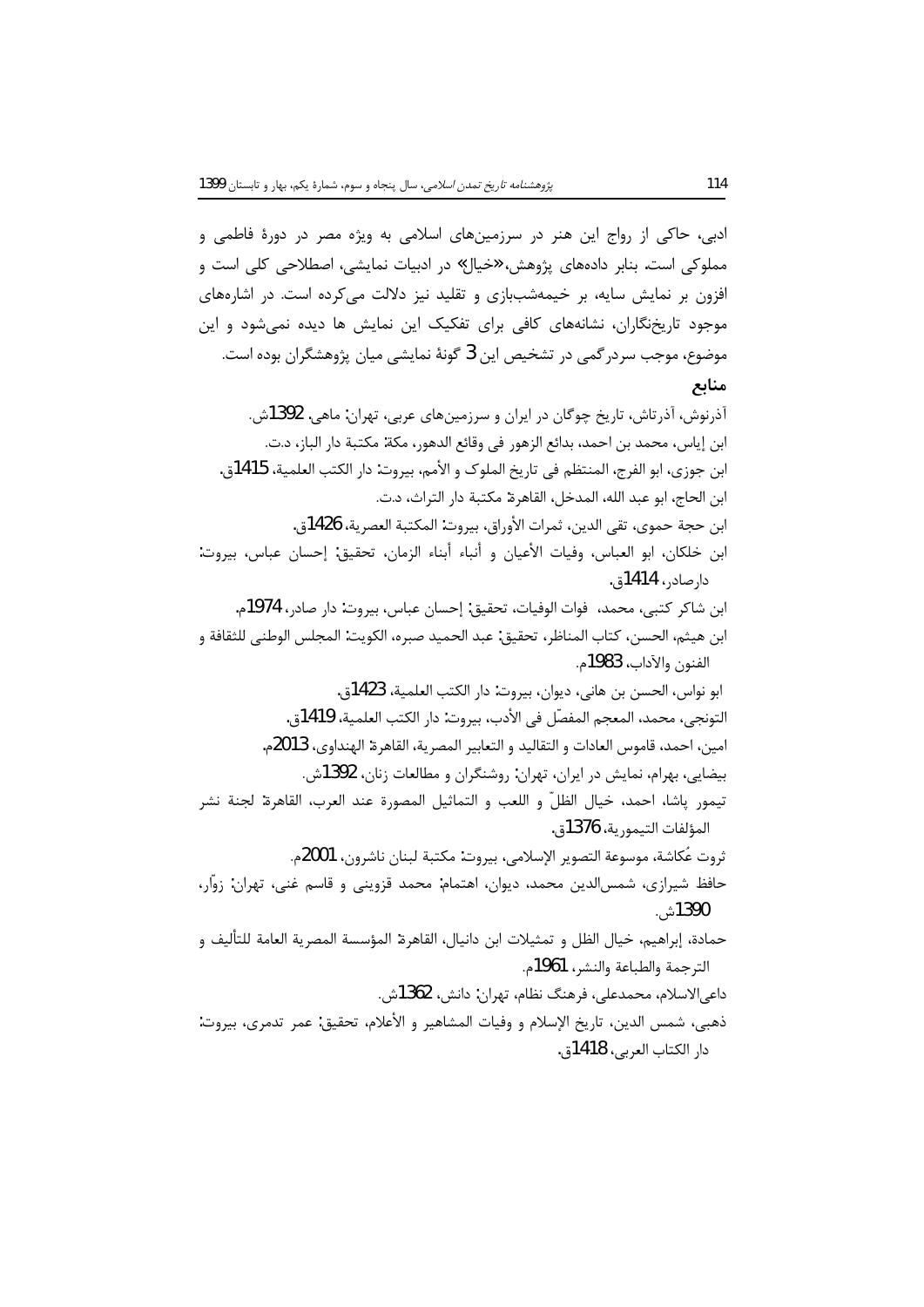Badawi, M. M, Medieval Arabic Drama: Ibn Daniyal, Journal of Arabic Literature, Vol 13, pp 83 - 107, 1982

Banham, Martin, A History of Theatre in Africa, UK: Cambridge University